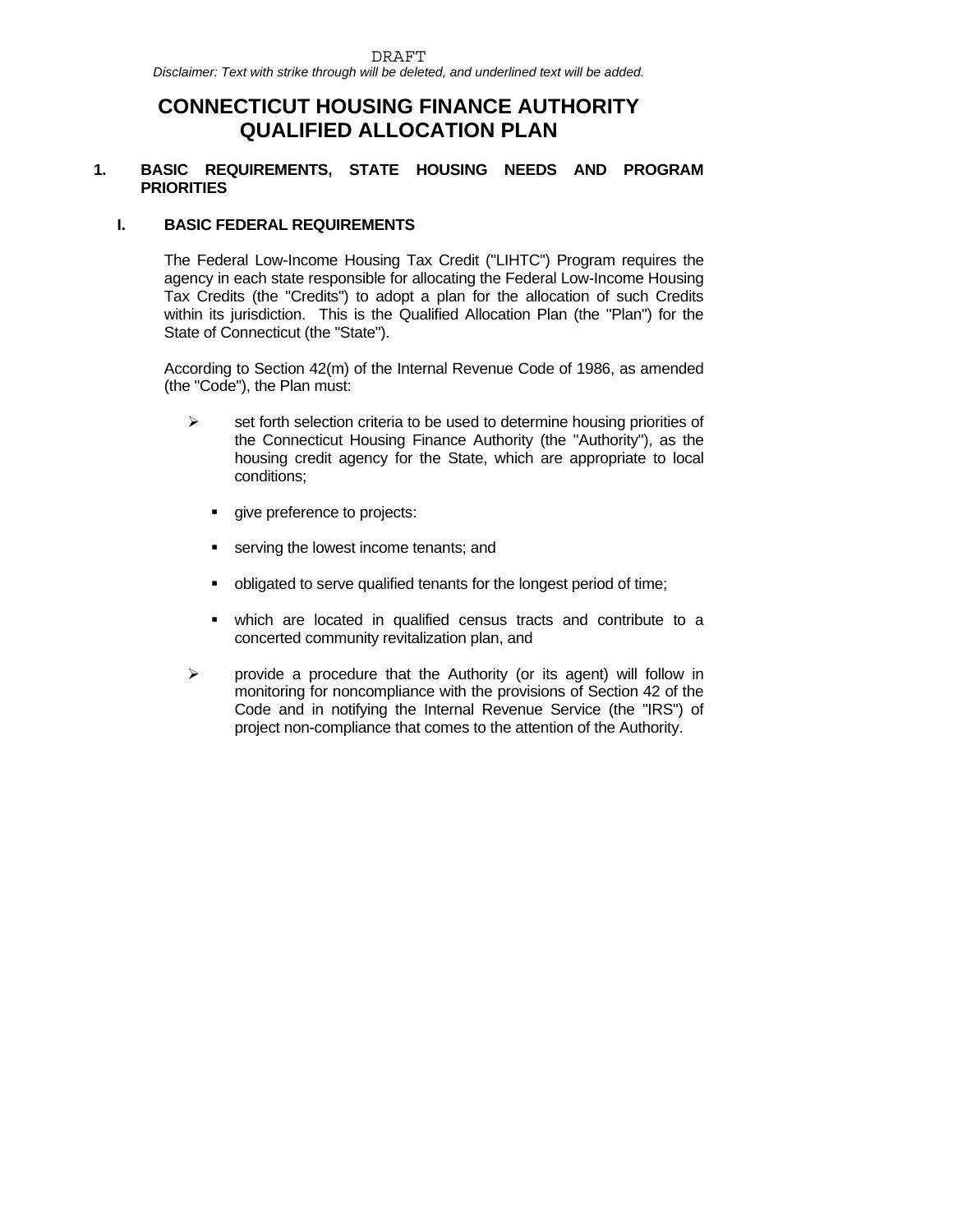Additionally, the Plan selection process must apply criteria addressing the following:

- $\triangleright$  project location,<br> $\triangleright$  housing needs on
- $\geq$  housing needs characteristics,<br> $\geq$  project characteristics.
- project characteristics.
- $\triangleright$  sponsor characteristics,
- $\triangleright$  tenant populations with special housing needs, public housing waiting lists,
- $\triangleright$  tenant populations of individuals with children, and
- $\triangleright$  projects intended for eventual tenant ownership.

### **II. STATE HOUSING NEEDS**

A. In General

The Plan for allocating LIHTCs in the State is developed to be relevant to State housing needs and consistent with state housing priorities. The needs and priorities which are the focus of this Plan are defined in the 2000-2005 State of Connecticut Consolidated Plan for Housing and Community Development and 2001 Annual Action Plan ("CONPLAN"), as required by the National Affordable Housing Act of 1990 (the "Act"). The Act requires that the CONPLAN govern the allocation of Federal funds by the State.

The Plan will not undertake a separate needs assessment or establishment of priorities but incorporates by reference the needs assessment of the CONPLAN and adapts its specific priorities for rental housing for use in this Plan. The needs described and quantified in the CONPLAN are summarized in subparagraph B below.

For a detailed discussion of housing needs in the State as established by the CONPLAN, refer to the 1995 CONPLAN, Section IV "Needs Assessment."

B. Housing Needs Defined

Based on the housing needs identified in the CONPLAN state housing resources are appropriately applied to:

¾ Improve conditions in affordable housing in the State's urban centers and increase the number of affordable rental housing units in the suburban and rural communities where affordable rental housing options are limited.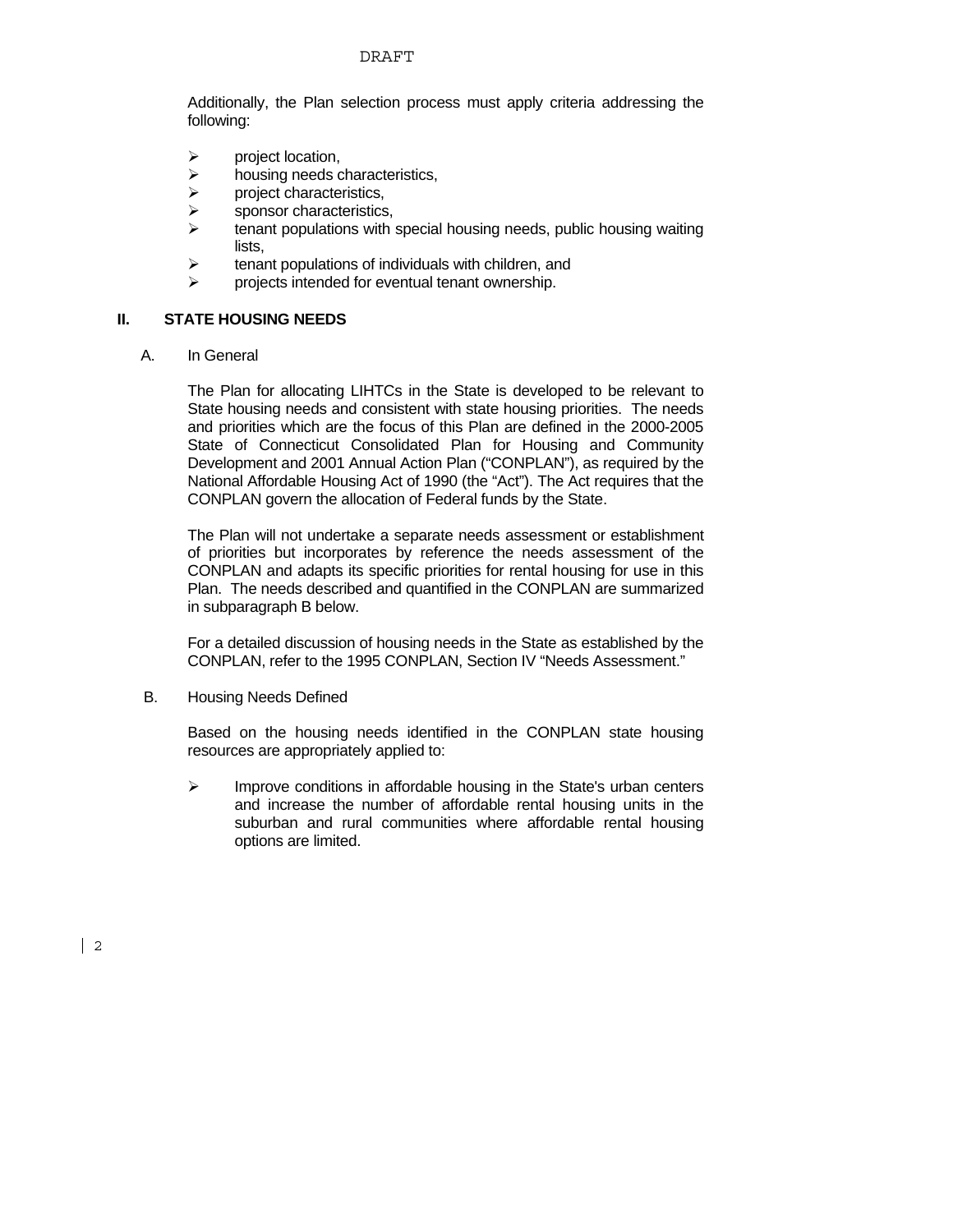- $\triangleright$  Provide a balanced mixture of rental family housing and owner occupied units in all communities in order to maintain a healthy housing environment and to provide sufficient options for all residents.
- ¾ Provide rental housing or service enhanced structures for homeless or imminently homeless persons or households, and housing developed for persons with disabilities.
- $\triangleright$  Attract additional funds for investment in various types of transitional and permanent housing alternatives for persons with special needs.
- $\triangleright$  Address the preservation of Federally assisted housing in a prudent manner, making the most efficient use possible of State and local resources.
- $\triangleright$  Provide, in many areas of the State, affordable rental housing close to major employers of semi-skilled and skilled labor, including the public sector.
- $\triangleright$  Abate lead-based paint hazards in the State's existing housing stock.
- $\rightarrow$  Promote self-sufficiency to avoid isolation and homelessness through appropriate social and support programs.
- $\triangleright$  Involve non-profit community-based development organizations in the development of low-income housing to increase the capacity and experience of these organizations and assure the long-term affordability of the developed units.
- C. Additional Special Needs
	- 1. Special Tenant Populations

 There are various groups of persons in the State that have specific, significant housing needs different from the population generally. Such groups have received increased attention and priority in the establishment of housing policy in recent years.

 These include the elderly, the homeless, the mentally retarded, the mentally ill, the physically disabled, victims of domestic violence, substance abusers, and persons with Acquired Immune Deficiency Syndrome ("AIDS") and related illnesses and complexes.

 In addition to State and local government agencies, many private organizations and groups have been directly involved in addressing the various special housing needs of these people.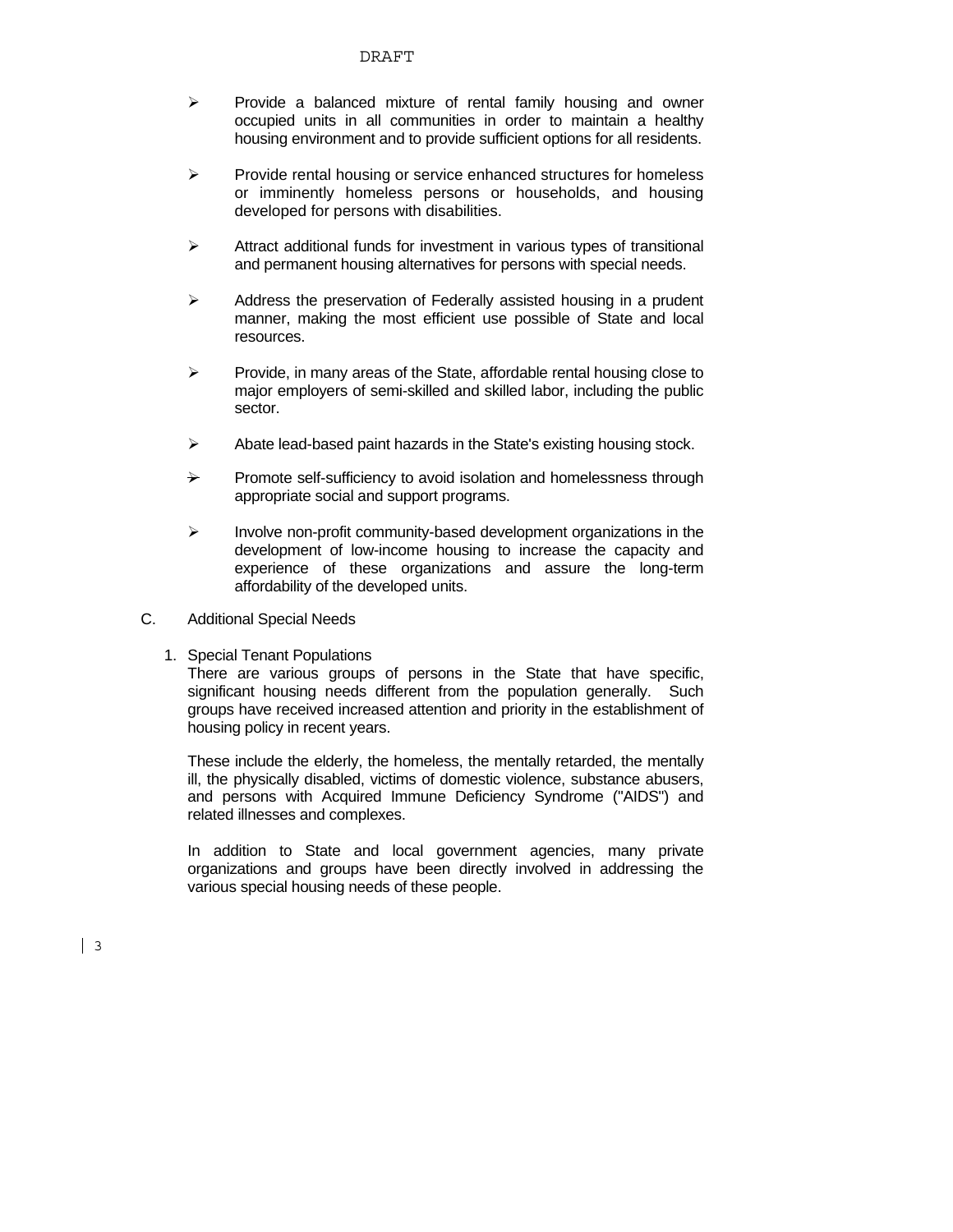The availability of incentives could stimulate important private equity investment in facilities meeting the needs of these individuals to supplement the public funds currently allocated for these purposes.

2. Supportive Services/Self Sufficiency

 There is a need to undertake a broad review of the opportunities there may be to foster more direct connections between supportive services and housing development for low-income persons and other targeted populations. These services include but are not limited to transportation, education, job training, substance abuse services, resident involvement/management initiatives, and, for the elderly and persons with disabilities, including the mentally ill, those services which support an independent lifestyle in their place of residence. In addition, there is a need to provide programs, which will result in economic independence and selfsufficiency.

3. Preservation of Assisted Housing

 There are a number of issues and challenges to be faced in the coming years regarding the significant stock of Federally assisted housing for which low-income occupancy requirements and assistance contracts are expiring. Federal law provides a significant role for State and local government agencies and non-profit organizations in the treatment of these properties if present private owners seek to terminate low-income occupancy through contract opt-out, termination, mortgage prepayment, or where subsidy contracts expire. There is a significant number of such properties in the State subject to these conditions.

### **III. ALLOCATION PLAN HOUSING PRIORITIES**

In light of the housing needs identified by the CONPLAN, the Plan provides priority for the development of housing which:

- $\triangleright$  Rehabilitates rental housing in those municipalities where poor housing conditions limit quality affordable rental options for low income renters, i.e., those communities with relatively high rent compared to income, a greater number of boarded/vacant units, more households below the poverty level and more overcrowded housing.
- ¾ Constructs new rental housing and/or rehabilitates existing structures in those municipalities where affordable options for low income renters is limited i.e. those communities with relatively high rent compared to income, few households below the poverty level, little housing that is in rental tenancy and few members of minority groups.
- $\triangleright$  Provides rental housing or service enhanced structures for homeless or imminently homeless persons or households, or housing

4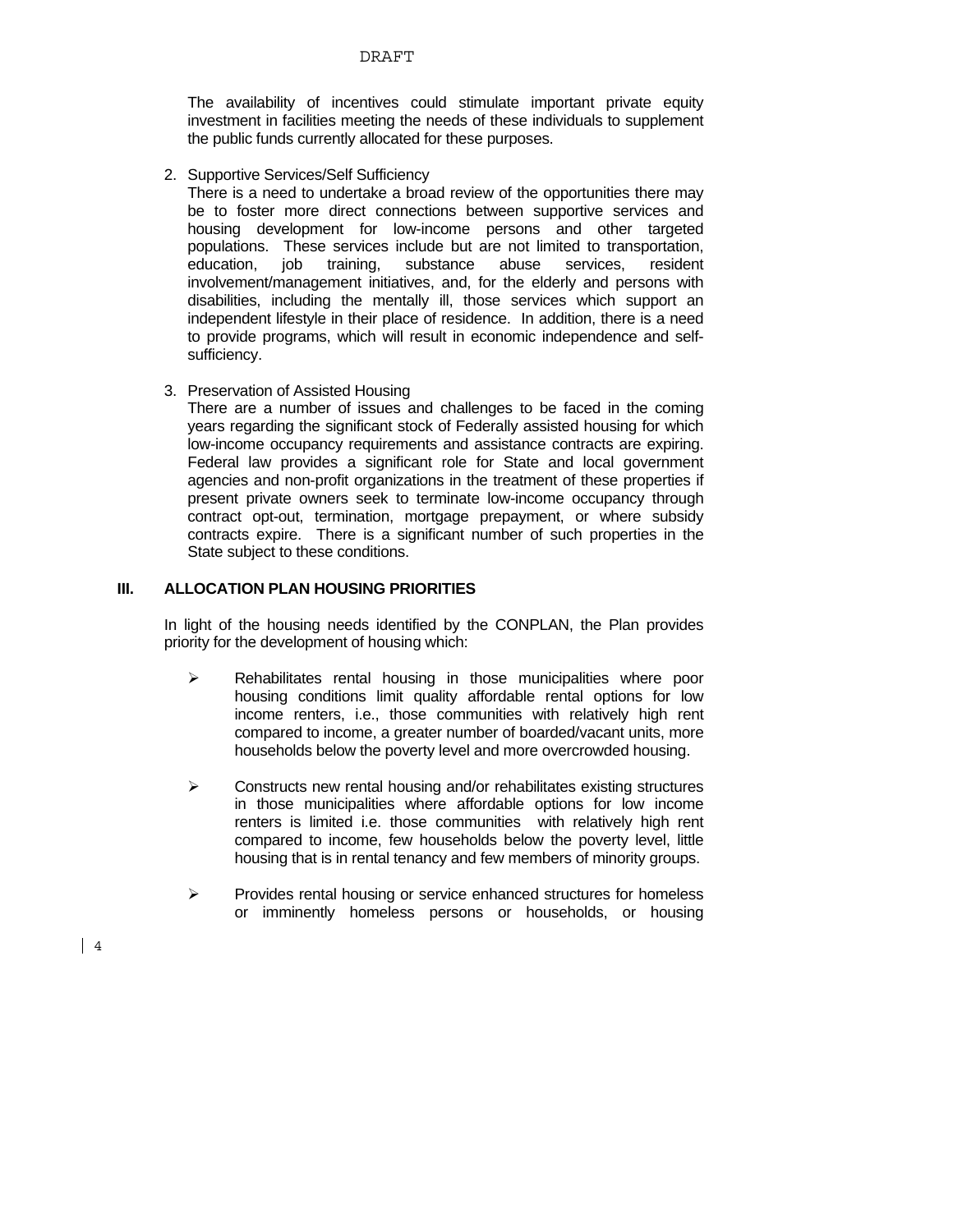developed through a state funded or sponsored initiative to provide housing for persons with disabilities.

- $\triangleright$  Attracts private investment capital to develop housing to meet state affordable housing objectives, particularly alternative or transitional housing facilities for those with identified special needs.
- ¾ Supports neighborhood revitalization and community development in Neighborhood Revitalization Zones, as described in Connecticut General Statutes Chapter 118 Section 7-600.
- ¾ Addresses Federal and State housing policy to revitalize severely distressed or obsolete public housing developments.
- ¾ Preserves the existing stock of Federally assisted low-income housing, where loss of low-income service is possible upon prepayment of a mortgage or expiration of housing assistance contracts; and
- $\triangleright$  Adds a larger proportion of units with more than two bedrooms.
- $\triangleright$  Is the most productive and efficient use of other public funding provided to realize the same objectives.
- ¾ Involves non-profit community based development organizations.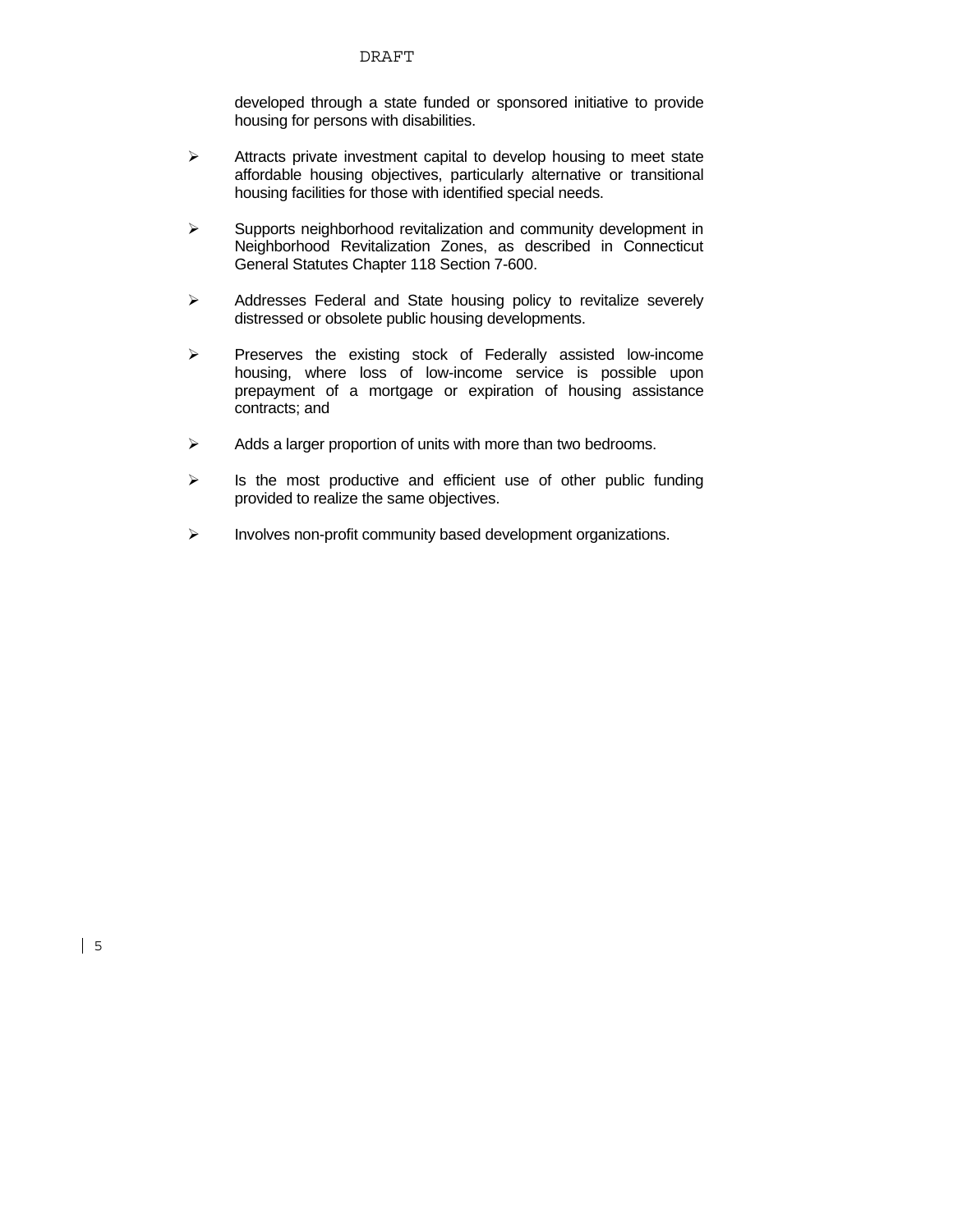### **2. ALLOCATION PROCESS AND CRITERIA**

### **I. ALLOCATION PROCESS**

The Authority will allocate LIHTCs based upon the selection criteria and application ranking procedures set forth below. For each Funding Round applications will undergo a four-step process.

Step One is a threshold determination of eligibility. An application that does not satisfy the threshold eligibility criteria will not receive an LIHTC allocation.

Step Two is the classification of all applications that satisfy the threshold eligibility criteria into one of three possible Allocation Priority Classes according to the characteristics of the proposed developments.

Step Three is the rating and ranking of the applications within each of the three Allocation Priority Classes according to specific evaluation criteria.

Step Four is the adjustment of the ranking within each of the Allocation Priority Classes according to certain Federally mandated priorities.

LIHTCs will be allocated first to nonprofit set-aside applicants, then to applications from General Class I, then to the extent available to applications from General Class II, and finally to the extent available to applications from General Class III.

If a particular Allocation Priority Class includes a Special Class, then the Special Class receives credits before the General Class in that allocation priority.

In the event that two projects with identical cumulative scores are competing for the last amount of LIHTCs available, LIHTCs will be awarded to the project having the higher score total based upon the Federally mandated criteria. Should these scores also be equal, the project with the higher base score will be favored.

The results of the evaluation and ranking will be determined at the sole discretion of the Authority.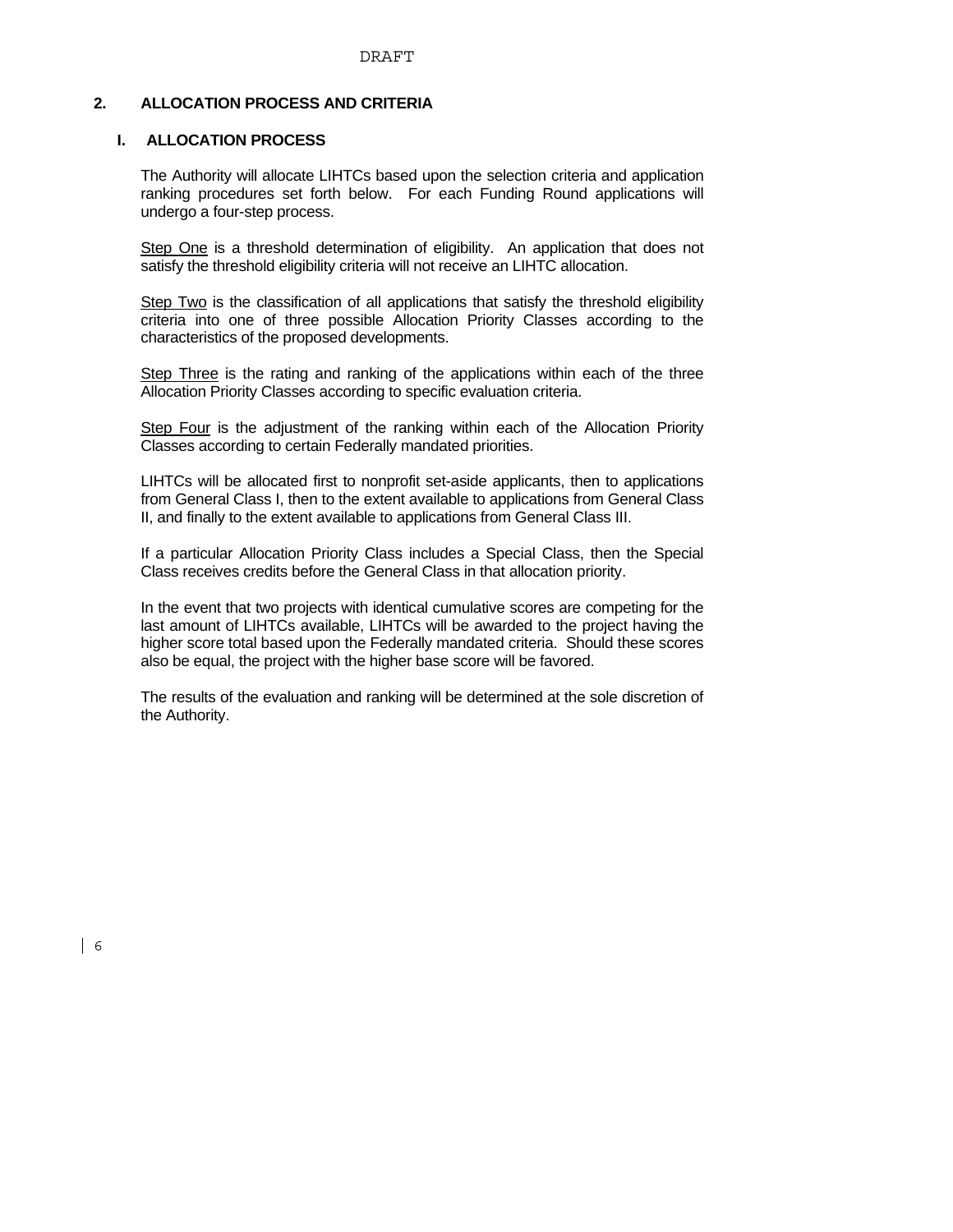## **II. THRESHOLD CRITERIA**

The Authority is required to evaluate applications received to determine which applicants should receive LIHTCs. To receive a reservation of LIHTCs a project must first demonstrate that it meets the basic policy and administrative requirements for consideration of an application. During this award period the application must meet the following threshold requirements.

- A. The proposed project must meet the basic occupancy requirements and rent restrictions of Section 42(g) of the Code.
- B. The proposed project must meet the other basic statutory requirements of Section 42 of the Code and the regulations promulgated thereunder. The proposed project must meet design, marketing and continued occupancy standards appropriate to the size and type of household for which the housing is developed.
- C. The sponsor of the project has provided a housing market  $study$ , in form and content consistent with the Authority guidelines, indicating sufficient demand for the housing to be developed.
- D. The sponsor of the project has, in the case of the rehabilitated housing, provided a preliminary capital needs assessment of the structure to be rehabilitated, such initial capital needs assessment to be in form and content consistent with Authority guidelines.
- E. Housing substantially rehabilitated or newly constructed must meet established criteria to ensure energy efficient operation and maintenance.
- F. The sponsors of the project must be committed to undertake strong affirmative measures to ensure that the activity funded promotes regional economic, social and racial integration and the integration of persons with disabilities.
- G. The sponsors must agree to comply with all affirmative fair marketing and all applicable minority business contracting requirements.
- H. Applications may not be filed by a person or entity, or an affiliate of a person or entity, that is or had at any previous time been delinquent on any Authority or other State obligations for twelve (12) or more months. Applications will not be considered from an applicant, or from an applicant affiliated with an entity that (i) has been in default for three (3) months within the most recent twelve-month period; and (ii) has been in default during any month within the most recent six-month period.

**Deleted:** preliminary **Deleted:** analysis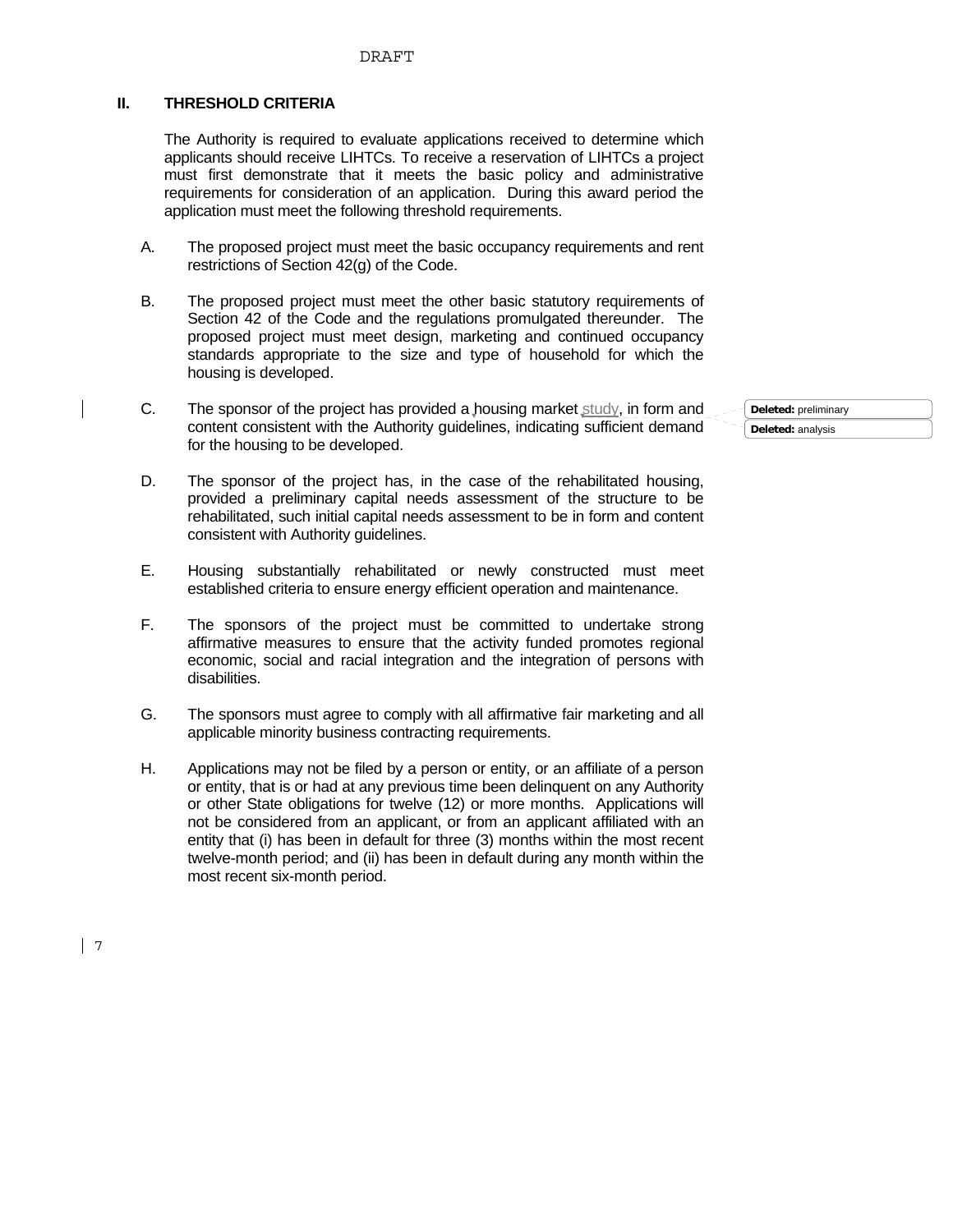- I. Applications may not be filed by persons or entities, or by persons or entities affiliated with them, that have been in noncompliance with the Authority's LIHTC Compliance Monitoring, where such noncompliance is significant and has remained uncorrected for a period exceeding six (6) months, or by persons or entities that have a history of repeated noncompliance, unless specifically approved by the Authority's Board of Directors. Applications may not be filed by applicants who have failed to comply with the terms of any Extended Low Income Housing Commitment for a project they previously sponsored or developed.
- J. The general partners and the management agent proposed as a member of the development team must disclose on a form provided by the Authority, any finding of a violation of any Federal or State laws or regulations pertaining to fair housing, housing accessibility, or non-discrimination in the areas of rental housing. Such finding shall be by a Federal or State court, or a Federal or State agency, having authority and jurisdiction to make such finding. This disclosure is to be provided under penalty of false statement. Applicants disclosing such findings of violations or convictions must obtain a waiver from the Authority Board in order to apply.
- K. The Board of Directors reserves the right to independently review proposals and not award LIHTC's because of noncompliance with requirements of any adopted housing policy, standard, or objectives of the State in the following areas only:
	- 1. Project characteristics enumerated in C, D and E of the Threshold Criteria; and
	- 2. Project location (the suitability of the project's site and location for the intended purpose), Housing Needs and Prioritization, as defined in the Plan; and Development cost.
- L. The proposed development must be ready to proceed as documented by:
	- 1. Complete application, including a credible financing plan as evidenced by letter(s) of commitment or other proof of serious intent on behalf of other sources of funds essential to the viability of the proposed project;
	- 2. Evidence of site control of a site suitable for the intended purpose;
	- 3. Written evidence of zoning approval;
	- 4. Development team in place, including architect, general contractor and management agent;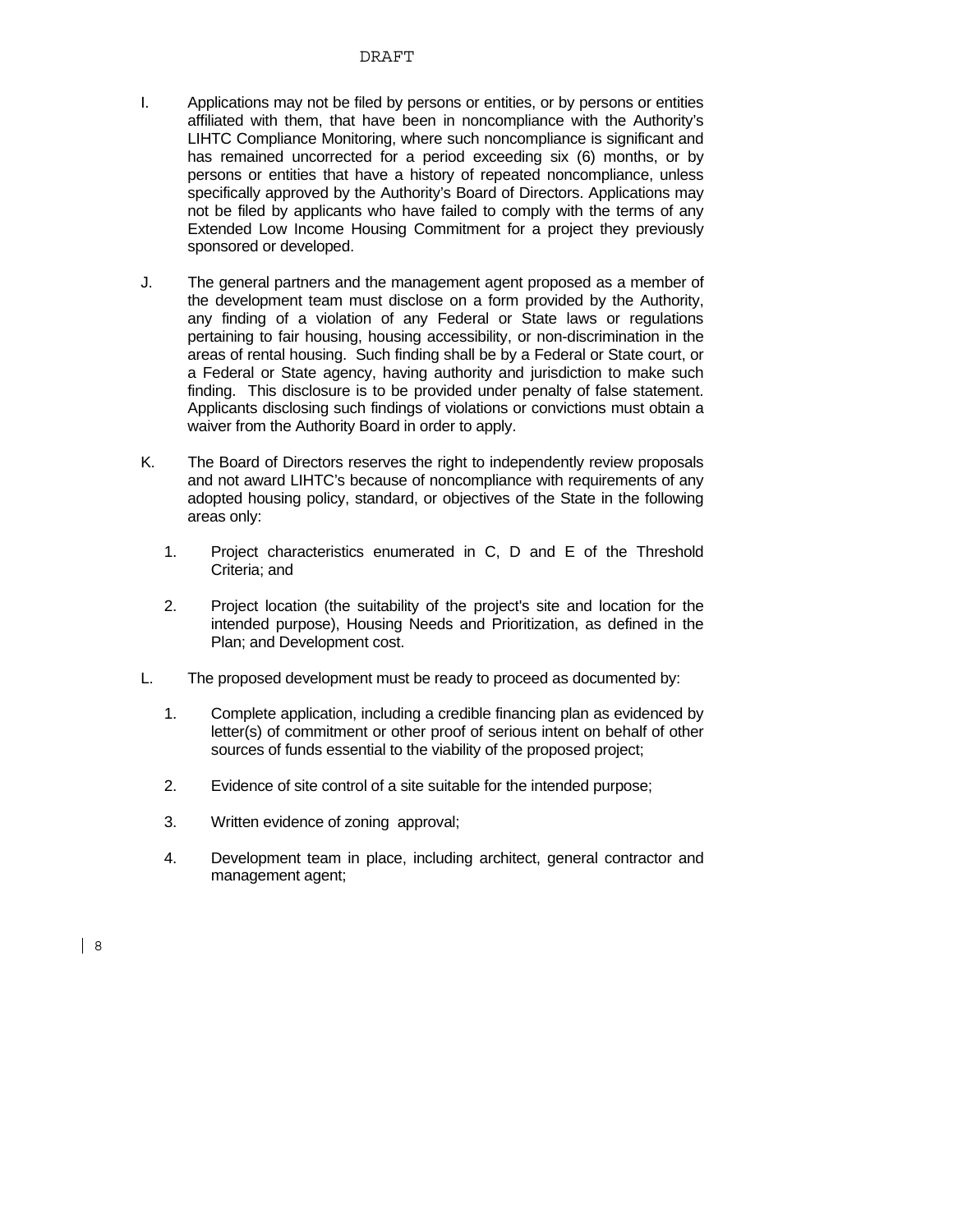- 5. Outline specifications, written description indicating the level of rehabilitation based on a capital needs analysis performed by a licensed architect or engineer, schematic drawings, 1/8" = 1' 0" minimum (floor plans and elevations) and site plan  $(1^{"}= 20' - 0"$  minimum) drawn to scale;
- 6. Based on 5. above, a trade payment breakdown signed by the general contractor (Applicants with projects subject to bidding requirements must submit a letter from the agency describing the bid schedule and a copy of the agency's bid policy);
- 7. Evidence of availability of utilities and access to the site; and
- 8. Minimum threshold rehabilitation expenditure of \$9,000 per qualified unit.
- 9. Submission of a professionally prepared market study consistent with the  $\epsilon$ -Authority guidelines. Prior to receipt of application and upon written request, the market study may be waived for projects under 15 units.

**Formatted:** Bullets and Numbering

- M. Non-profit organizations must also satisfy the following requirements in order to qualify for the special non-profit set-aside described below:
	- 1. The non-profit sponsor must be a qualified non-profit organization as defined in Section 42(h)(5)(C) of the Code; and
	- 2. The non-profit organization must commit to participating materially in the development and operation of the project throughout the compliance period.
- N. The applicant must be in compliance with and agree to remain in compliance with the Schedule of Fees annually established by the Authority.

### **III. PRIORITY LOCATIONS AND TERMS DEFINED**

A. Development Priority Locations

The Connecticut Conservation and Development Plan and Policies (the "1998-2003 CCDPP") define the following State Action Strategy and Definitional Criteria for Development Priority. These definitions are hereby adopted for purposes of the Low-Income Housing Tax Credit Procedures and this Plan. For purposes of the Plan, whether a project is located in a Development Priority Area will be solely determined by the Connecticut Housing Finance Authority. Development Priority Areas are:

9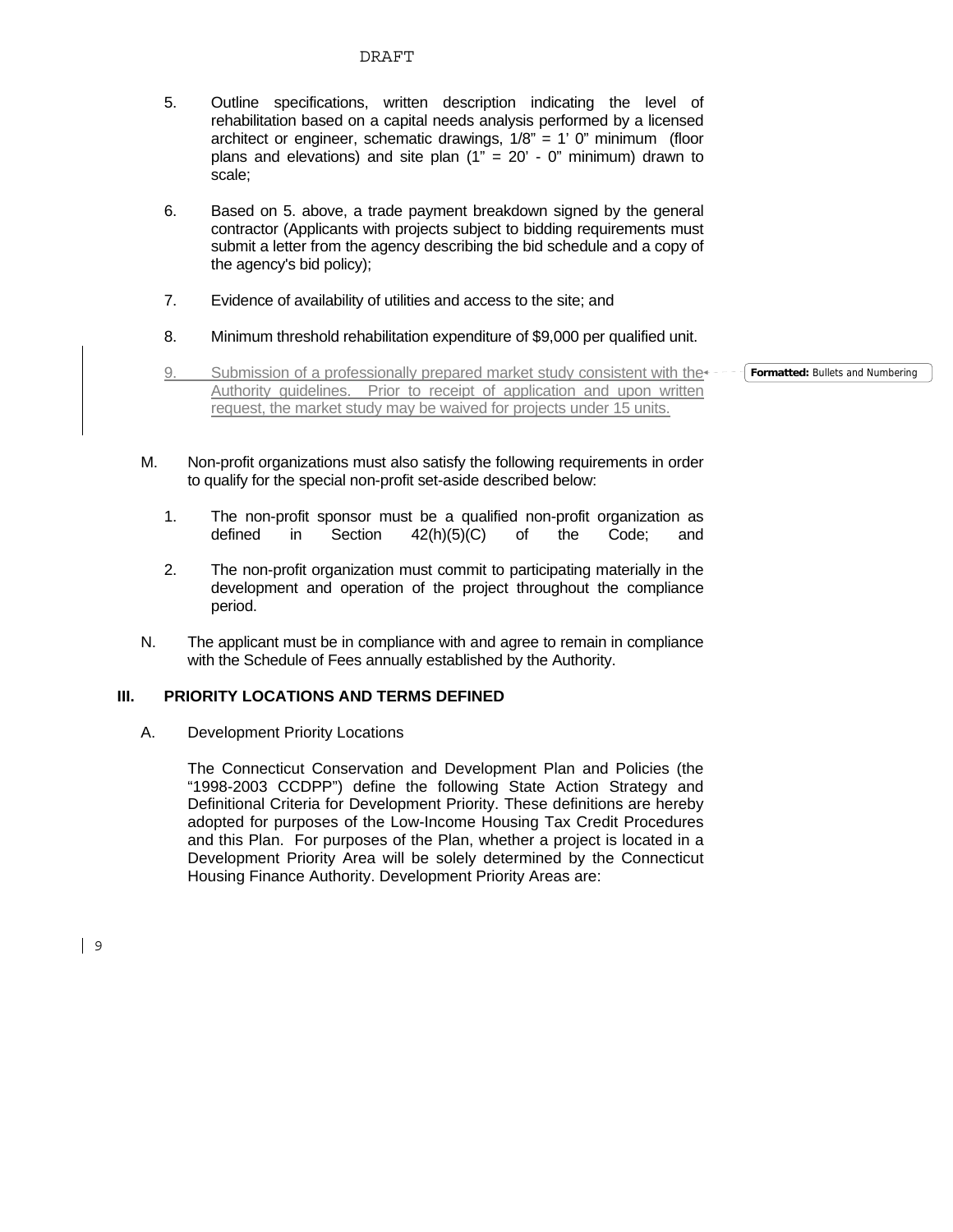Urban Regional Centers: Areas with the highest priority for affirmatively supporting rehabilitation and further development toward revitalization of the economic, social and physical environment of urban centers.

Urban Neighborhood Conservation Areas: Areas that support maintenance of stable, developed neighborhoods and communities, as well as intensification of development when supportive of community stability and consistent with the capacity of available urban services.

Urban Growth Areas: Areas that provide high priority and affirmative support for new urban growth that occurs outside of Urban Regional Centers, in specified areas capable of supporting large-scale, mixed-use development and densities in close relationship to the Urban Regional Centers.

Rural Community Centers: Clusters in locally designated centers in rural communities with relatively higher intensity land uses for residential, shopping, employment and public facilities and services.

B. Definitions

Federally Designated Targeted Areas are defined as Qualified Census Tracts or an Area of Chronic Economic Distress as defined in Sections 143(j)(2) and 143(j)(3) of the Code.

Rehabilitation: For the purposes of Priority Classification, rehabilitation may include renovating and converting an existing non-residential or commercial structure for residential use. New construction will be deemed to be rehabilitation when the newly constructed units are located on sites where multifamily housing units previously existed, and when the number of newly constructed units does not increase the overall housing density of the area of the proposed site.

Total Development Resources ("TDR"): All development funding sources exclusive of tax credit equity.

Non-Amortizing Assistance: Sources of funds, which are not subject to installment payment over a specific time period. (e.g., grants, deferred loans, etc.)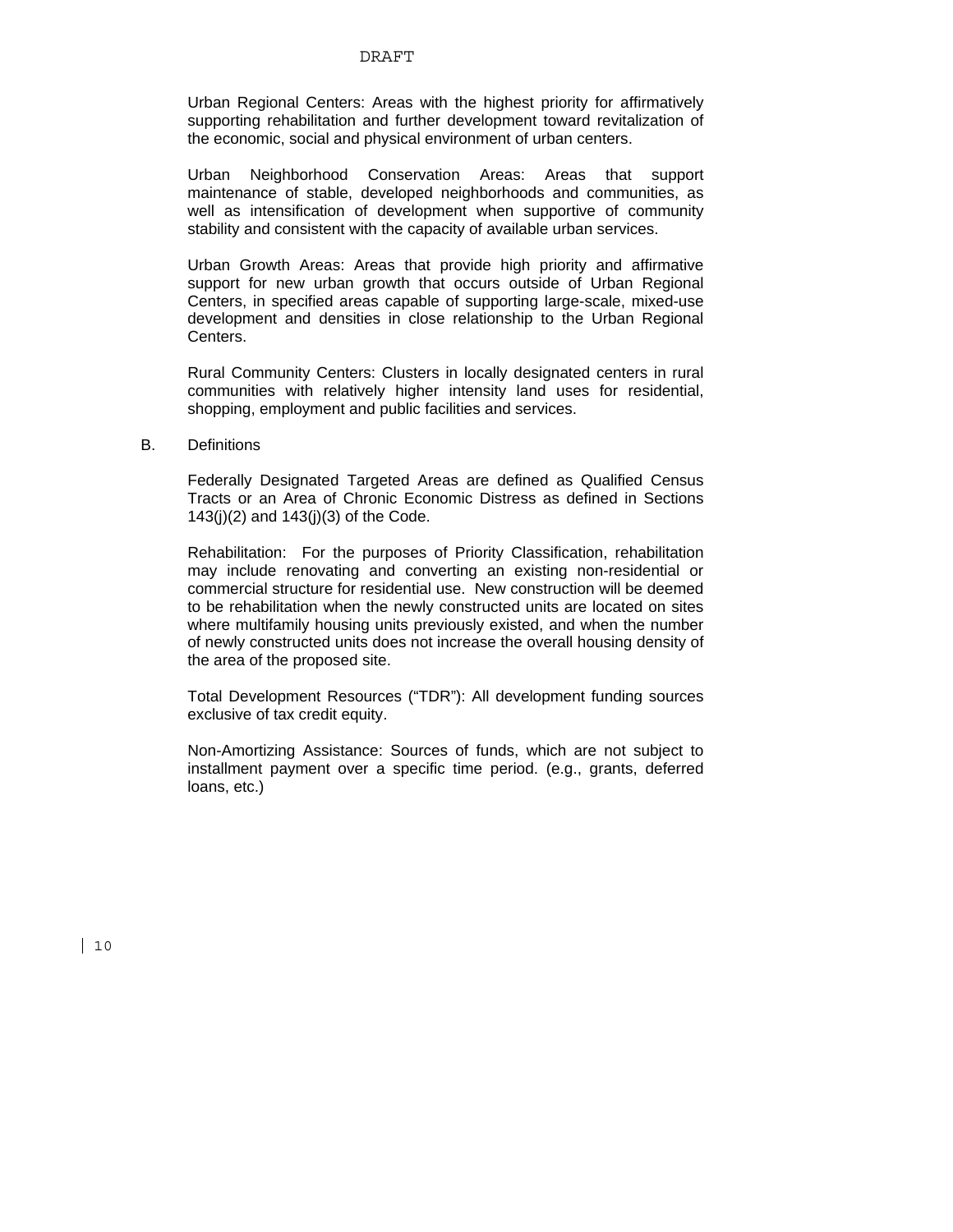## **IV. PRIORITY CLASSES**

All applications meeting the above threshold requirements will be placed in the appropriate Allocation Priority Class as described in subparagraph A below. Within each Class, each application will be evaluated, rated and ranked against other applications in its Class according to the criteria described in subparagraph B.

- A. Allocation Priority Classes
	- 1. General Class I. Applications of any of the following types will be placed in General Class I, the highest general Allocation Priority Class.
		- a. Qualified new construction, rehabilitation or acquisition rehabilitation in municipalities with Urban Regional Centers, of rental housing or service enhanced structures for homeless or imminently homeless persons/households or housing developed through a state funded or sponsored initiatives to provide housing for persons with disabilities. Such housing must at least meet the minimum program standard requirements of 40 percent of the units for rent to households at or below 60 percent of Area Median Income ("AMI"). New construction is eligible if it is consistent with and part of a municipally approved plan to revitalize the economic, social and/or physical environment of the municipality. Service enhanced structures are eligible if they in their totality are for the promotion of independent living of homeless or imminently homeless persons or families, or persons with disabilities.
		- b. New Construction, rehabilitation or acquisition rehabilitation Proposals which are part of and are consistent with a formal municipally approved plan for a Neighborhood Revitalization Zone (NRZ) which designates a specific targeted geographic area.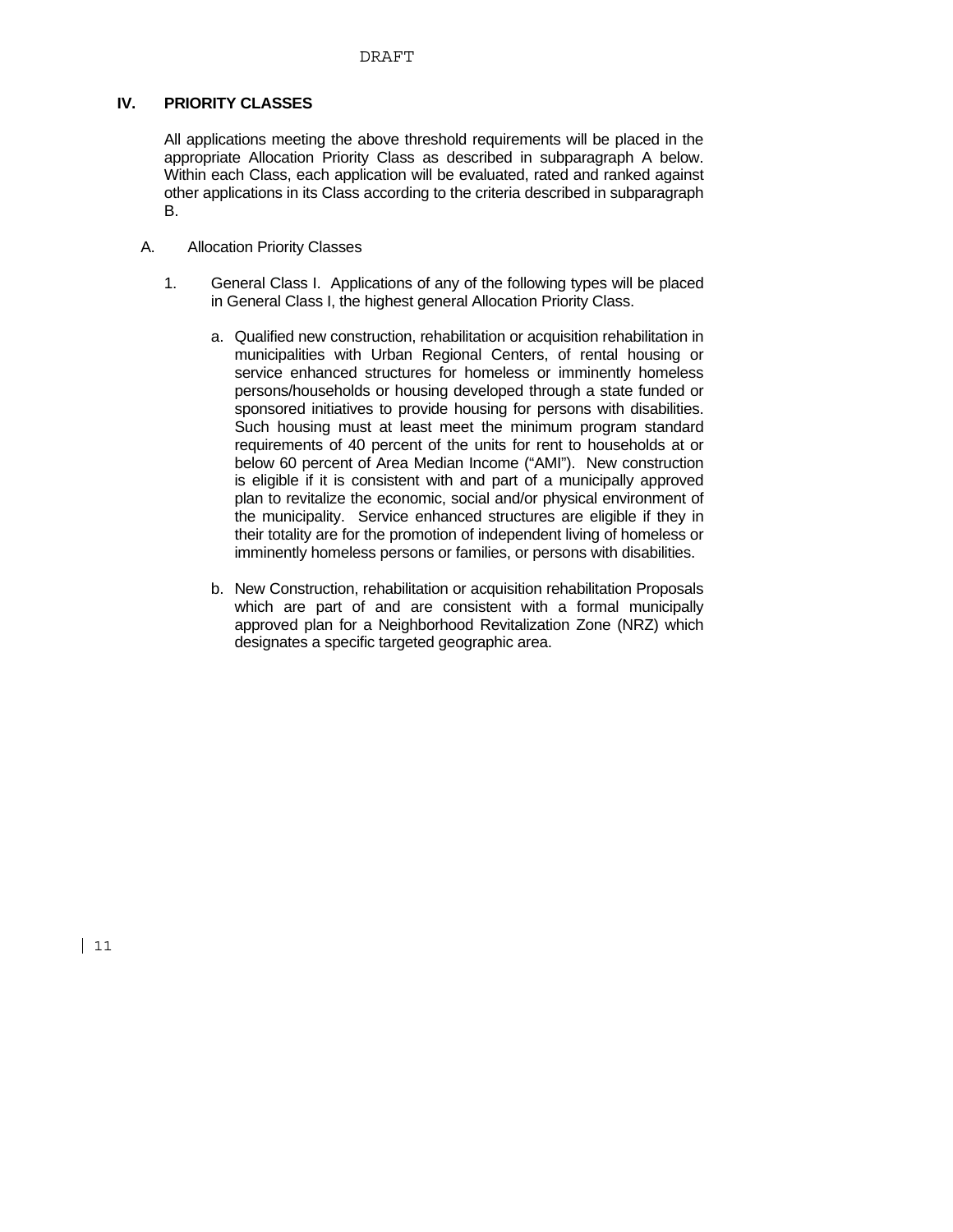c. Qualified new construction, rehabilitation or acquisition rehabilitation in Urban Neighborhood Conservation Areas, Urban Growth Areas and Rural Community Centers in the following towns:

| Andover             | Avon                | <b>Barkhamsted</b>  |
|---------------------|---------------------|---------------------|
| <b>Beacon Falls</b> | <b>Berlin</b>       | Bethany             |
| <b>Bethlehem</b>    | <b>Bolton</b>       | Bozrah              |
| Branford            | <b>Bridgewater</b>  | <b>Brookfield</b>   |
| <b>Burlington</b>   | <u>Canaan</u>       | <b>Canterbury</b>   |
| Canton              | Chaplin             | Cheshire            |
| <b>Chester</b>      | Clinton             | Colebrook           |
| Columbia            | Cornwall            | Coventry            |
| Darien              | Durham              | East Granby         |
| East Haddam         | <b>East Hampton</b> | East Lyme           |
| Eastford            | Easton              | <b>Ellington</b>    |
| Essex               | Fairfield           | Farmington          |
| Franklin            | Glastonbury         | Goshen              |
| Granby              | Guilford            | <b>Haddam</b>       |
| Hampton             | Hartland            | Harwinton           |
| Hebron              | Kent                | Killingworth        |
| Lebanon             | Ledyard             | Lisbon              |
| Lyme                | Madison             | Marlborough         |
| Middlebury          | <b>Middlefield</b>  | Middletown          |
| Monroe              | Morris              | New Canaan          |
| New Fairfield       | New Hartford        | Newtown             |
| <b>Norfolk</b>      | North Branford      | North Haven         |
| North Stonington    | Old Lyme            | <b>Old Saybrook</b> |
| Orange              | Oxford              | Pomfret             |
| <b>Preston</b>      | Prospect            | Redding             |
| Ridgefield          | Roxbury             | Salem               |
| Scotland            | Sharon              | Sherman             |
| Simsbury            | South Windsor       | Southbury           |
| Southington         | Tolland             | Trumbull            |
| Union               | Warren              | Washington          |
| Waterford           | <b>Watertown</b>    | Westbrook           |
| Weston              | Westport            | Wilton              |
| Wolcott             | Woodbridge          | Woodbury            |
| Woodstock           |                     |                     |

d. Qualified new construction or rehabilitation in which 50 percent of the low-income units are designated for occupancy by households with incomes below 50 percent of AMI and 50 percent of these targeted units are committed to be occupied by households below 25 percent of AMI. Annual rents are limited to 30 percent of the respective AMI limitations, adjusted for family size. In municipalities with Urban Regional Centers new construction is only eligible if it is consistent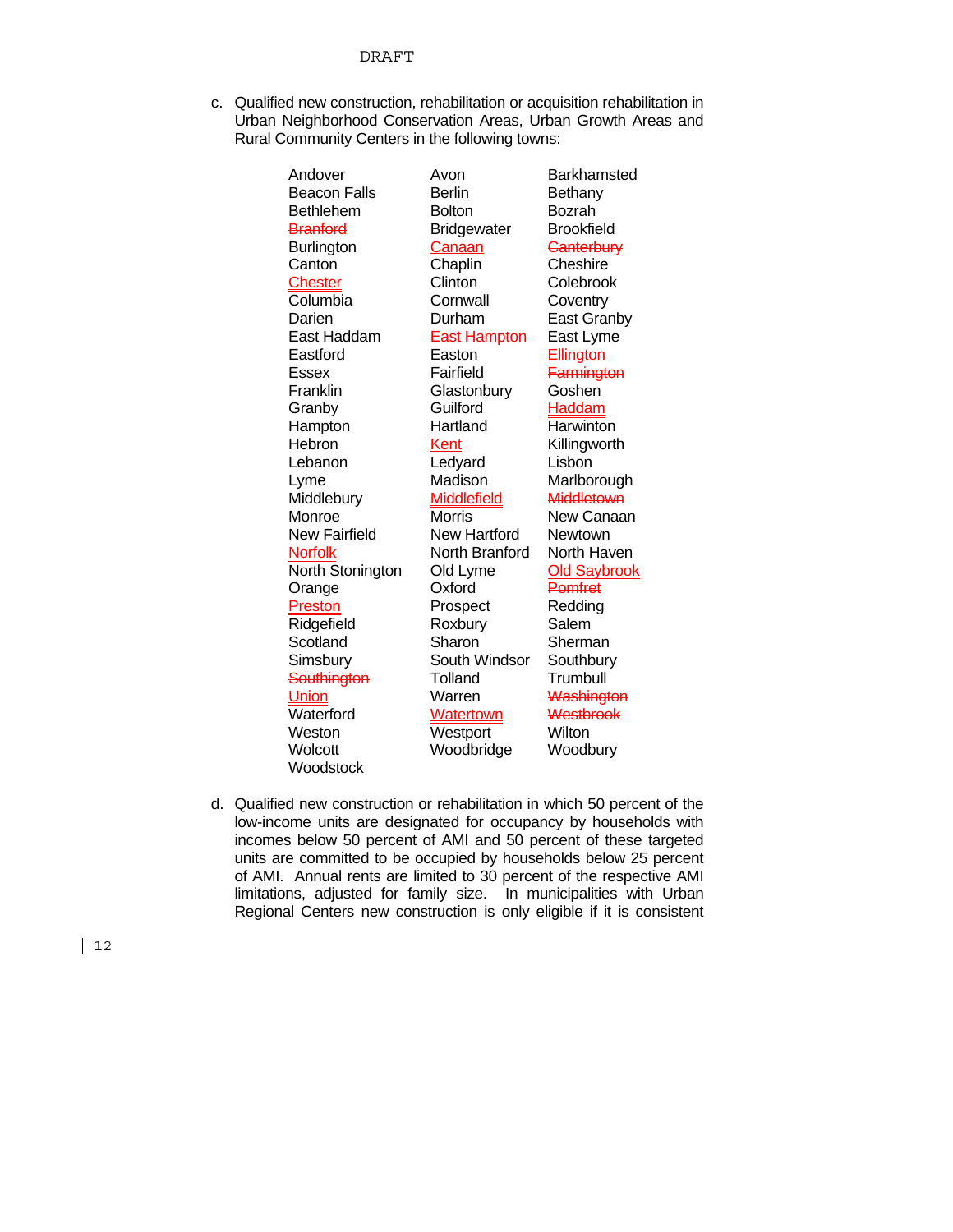with and part of a municipally approved plan to revitalize the economic, social and/or environment of the municipality.

- e. Qualified new construction or rehabilitation that is part of a comprehensive plan to replace and/or rehabilitate public housing units developed through the State Moderate Rental Housing Program. Such projects must comprehensively and substantially include objectives of reducing density, integrating units into the community or region, encouraging economic integration, and providing social services in communities with Federally Designated Targeted Areas*.*
- 2. General Class II. Applications of any of the following types will be placed in General Class II, the second highest general Allocation Priority Class:
	- a. Qualified new construction, rehabilitation or acquisition rehabilitation in Urban Neighborhood Conservation Areas, Urban Growth Areas and Rural Community Centers as defined in the Conservation and Development Policies Plan for Connecticut in the following towns:

| Ashford             | Mansfield          | Sprague           |
|---------------------|--------------------|-------------------|
| Bethel              | Middlefield        | Stafford          |
| <u>Branford</u>     | Milford            | Sterling          |
| Brooklyn            | Montville          | Stonington        |
| <del>Canaan</del>   | Newington          | Stratford         |
| <b>Canterbury</b>   | New Milford        | Suffield          |
| Chester             | <b>Norfolk</b>     | Thomaston         |
| Colchester          | North Canaan       | Thompson          |
| Cromwell            | Old Saybrook       | <del>Union</del>  |
| Deep River          | Plainville         | Voluntown         |
| <b>East Hampton</b> | Plymouth           | Wallingford       |
| East Windsor        | Pomfret            | <b>Washington</b> |
| <b>Ellington</b>    | Portland           | Watertown         |
| <del>Enfield</del>  | <del>Preston</del> | <u>Westbrook</u>  |
| <b>Farmington</b>   | Putnam             | Wethersfield      |
| Greenwich           | Rocky Hill         | Willington        |
| <b>Haddam</b>       | Salisbury          | Winchester        |
| Hamden              | Seymour            | Windsor           |
| Kent                | Somers             | Windsor Locks     |
| Litchfield          | Southington        |                   |

b. Applications for assistance necessary to preserve in low income service Federally assisted units that will be lost due to mortgage prepayment, subsidy contract opt-out or subsidy contract termination that **do not** satisfy Allocation Priority Class I requirements but meet the following conditions; and where the applicant is pursuing the appropriate remedy under relevant provisions of the Federal law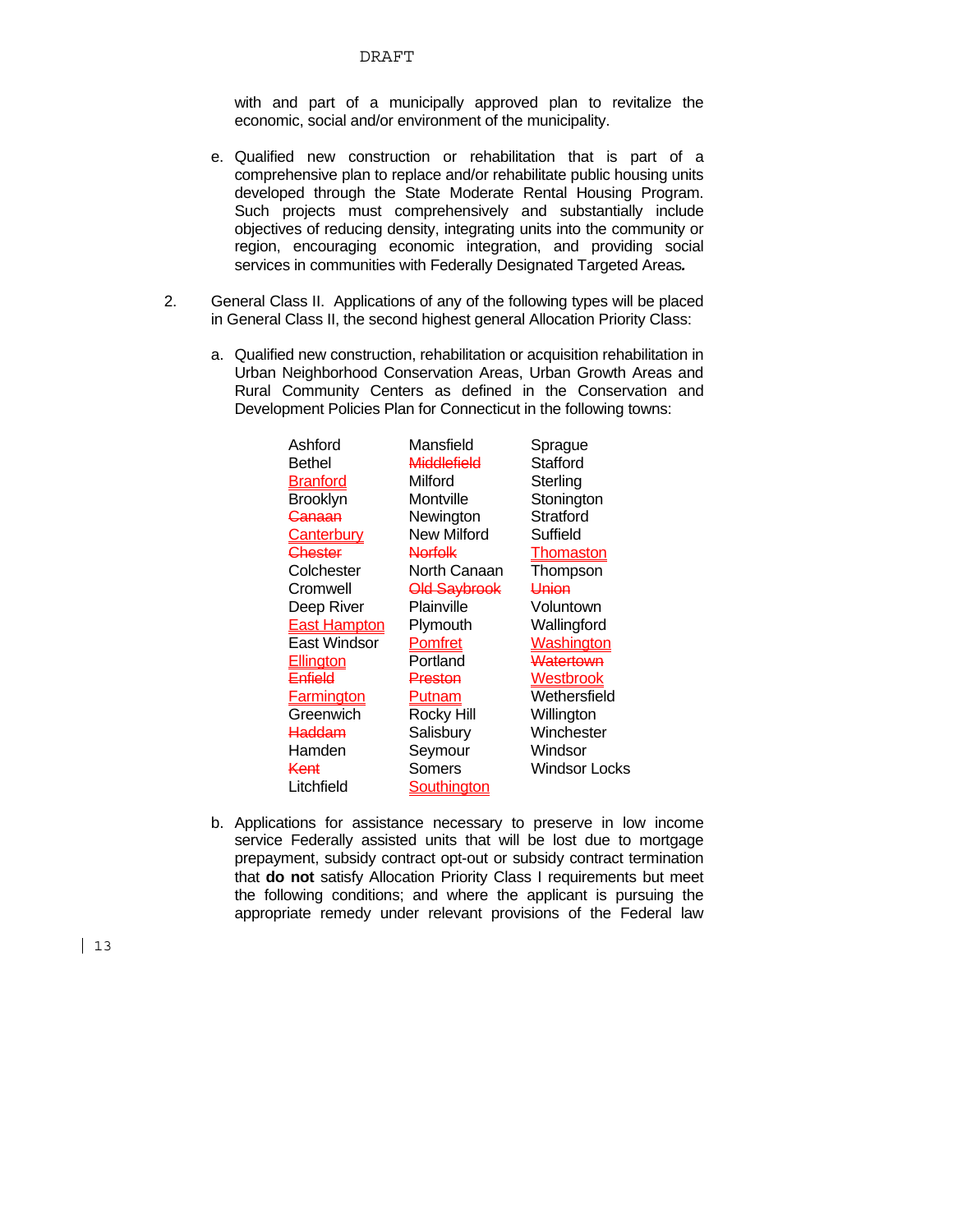governing such conditions including, but not limited to, the filing of required disclosures of intent, plans, and applications for other available assistance.

- 3. General Class III. All remaining applications, including requests for supplemental allocations, will be given the general Allocation Priority Class "Class III."
- B. Non-Profit Set-Aside

Ten (10) percent of all LIHTCs available in the State will be reserved exclusively for developments involving non-profit housing development organizations meeting certain participation criteria. Applicants applying under the non-profit set-aside will be evaluated, rated and ranked only against other non-profit applicants applying under the set-aside. If the number of applications for the non-profit set-aside exceeds the 10 percent, then such additional applicants will be evaluated, rated and ranked under the appropriate Allocation Priority Class. In addition, the Authority may set aside an allocation of LIHTCs for any project under consideration for funding that is subject to a prior start, foreclosure or workout, and taken over by a non-profit sponsor that will serve as the controlling member or partner of the ownership entity.

C. Special Classes

 The Authority may designate one or more Special Classes within an Allocation Priority Class. Applications in a Special Class in a particular Allocation Class are placed ahead of those in the particular General Class.

#### Special Class I

1. Qualified new construction or rehabilitation that is part of a comprehensive plan to replace and/or rehabilitate public housing units. The Special Class I housing is limited to proposals that address housing policy to revitalize severely distressed or obsolete Federal and State public housing developments. The revitalization must comprehensively and substantially include objectives of reducing density, integrating units into the community or region, encouraging economic integration, and providing social services in Federally Designated Targeted Areas*.*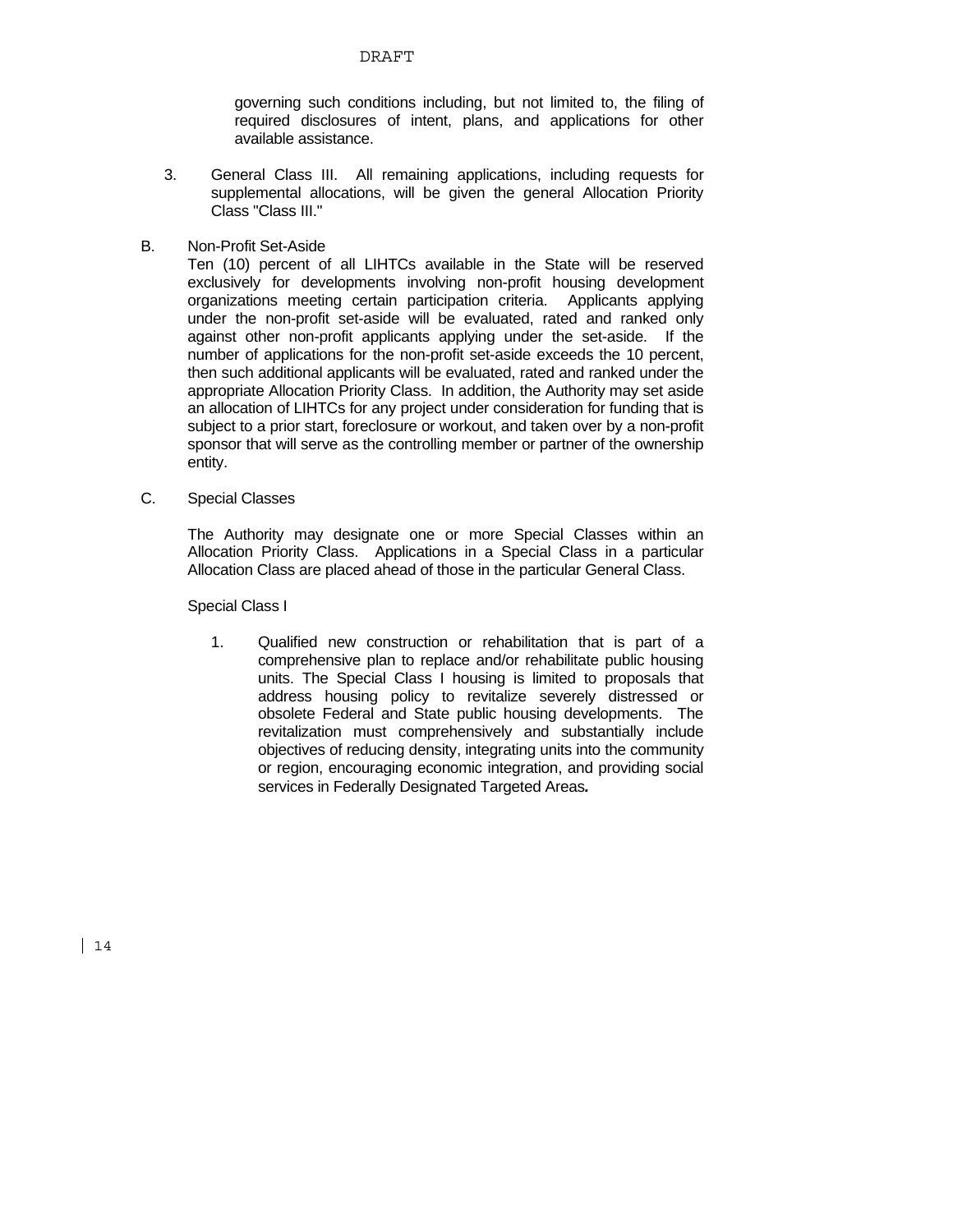2. Qualified new construction or rehabilitation for the development of supportive housing funded through the State PILOTS initiative authorized by Public Act 01-8 of the June Special Session as may be further specified through the Request for Proposals process required by the Act.

Such projects may apply for LIHTCs and receive an allocation outside the regularly scheduled funding round.

The Board of Directors may, in its sole discretion, limit the amount of Low-Income Housing Tax Credits for Special Class I.

## **V. Rating and Ranking Within Classes [210]**

A. Low-Income Service [30 Points] **Deleted:** 25 <u>. . . . . . . . . . . . . .</u>

Each application will be rated on the degree to which the proposed development serves low-income persons as measured by the following:

1. Service to Low-Income Households Below 25 Percent of Area Median Income (AMI)

Provides housing for households below 25 percent of AMI and provides rents at 30 percent of 25 percent of AMI adjusted for family size throughout the extended use period. Points will be awarded based on the percentage of qualified units that are to serve such households in the following manner.

|  | >25%                                                                                        | 10 points                                                                   |  | Deleted: or more                                                               |
|--|---------------------------------------------------------------------------------------------|-----------------------------------------------------------------------------|--|--------------------------------------------------------------------------------|
|  |                                                                                             |                                                                             |  | Deleted: >12.5%-<25%                                                           |
|  |                                                                                             |                                                                             |  | Deleted: 7.5 points                                                            |
|  |                                                                                             |                                                                             |  | Deleted: 5%->12.5%                                                             |
|  | $>$ 12.5% and $<$ 25%                                                                       | 7.5 points                                                                  |  | Deleted: 5 points                                                              |
|  | $> 5\%$ and $< 12.5\%$                                                                      | 5 points                                                                    |  | Deleted: ¶                                                                     |
|  | $< 5\%$                                                                                     | 0 points                                                                    |  | 2) Public Housing Authority Waiting<br>Lists/Supportive Housing Program        |
|  |                                                                                             |                                                                             |  | Clients:¶                                                                      |
|  |                                                                                             | Service to Low-Income Households Between 25 and 50 Percent of Area          |  | The sponsor has committed in writing<br>to the local housing authority to give |
|  | Median Income (AMI)<br>Provides housing for households between 25 and 50 percent of AMI and |                                                                             |  | priority to households that are on<br>waiting lists for public or assisted     |
|  |                                                                                             |                                                                             |  | housing, the recipients of HUD<br>vouchers or State RAP Certificates,          |
|  |                                                                                             | provides rents at 30 percent of 25 to 50 percent of AMI adjusted for family |  | or are the recipients of housing                                               |
|  |                                                                                             | size throughout the extended use period. Points will be awarded based       |  | assistance and support services<br>funded through the State of                 |
|  |                                                                                             | on the percentage of qualified units that are to serve such households in   |  | <b>Connecticut Supportive Housing</b>                                          |
|  | the following manner:                                                                       |                                                                             |  | PILOTS Initiative or a<br>successor/associated State funded                    |
|  |                                                                                             |                                                                             |  | supportive housing program identified                                          |
|  | >15%                                                                                        | 10 points                                                                   |  | by the Authority.                                                              |
|  | $>$ 10% and $<$ 15%                                                                         | 7.5 points                                                                  |  | $YES = 5 point$<br>$\dots$ [1]                                                 |

**Formatted:** Bullets and Numbering

| 15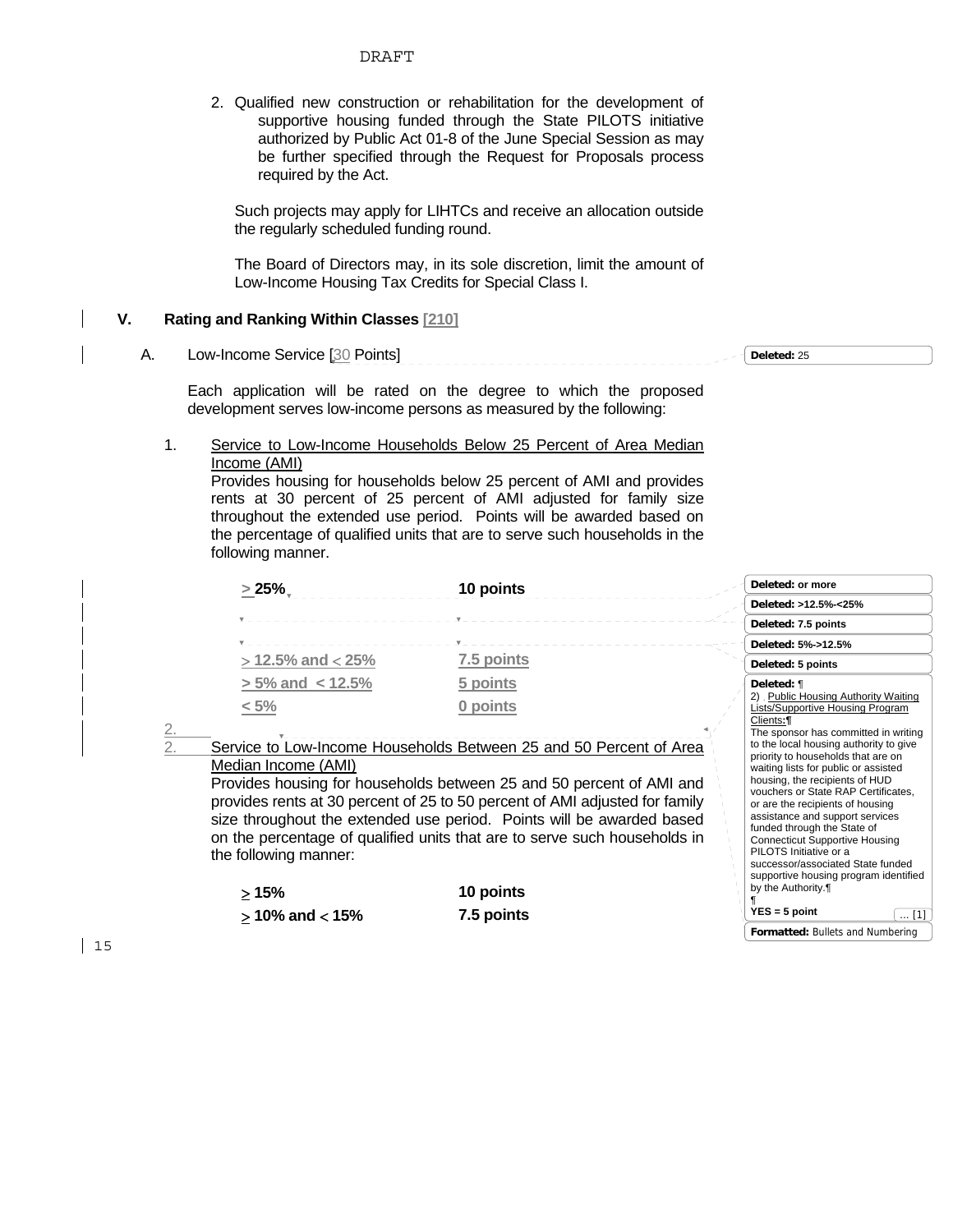leverage additional resources as measured by the following:

|    | $< 10\%$                                                                                                                                   | 0 points  |                                  |
|----|--------------------------------------------------------------------------------------------------------------------------------------------|-----------|----------------------------------|
| 3. | Public Housing Authority Waiting Lists/Supportive Housing Program                                                                          |           |                                  |
|    | <b>Clients</b><br>The sponsor has committed in writing to the local housing authority to                                                   |           |                                  |
|    | give priority to households that are on waiting lists for public or                                                                        |           |                                  |
|    | assisted housing, the recipients of HUD vouchers or State RAP                                                                              |           |                                  |
|    | Certificates, or are the recipients of housing assistance and support                                                                      |           |                                  |
|    | services funded through the State of Connecticut Supportive Housing<br>PILOTS Initiative or a successor/associated State funded supportive |           |                                  |
|    | housing program identified by the Authority.                                                                                               |           |                                  |
|    | State sponsored supportive housing                                                                                                         | 10 points |                                  |
|    | <b>NO</b>                                                                                                                                  | 0 points  |                                  |
|    | Financing Characteristics [52.5 points]                                                                                                    |           | Deleted: ¶                       |
|    |                                                                                                                                            |           | Formatted: Bullets and Numbering |
|    | Each application will be rated and ranked on the degree to which the                                                                       |           |                                  |

 $\overline{\phantom{a}}$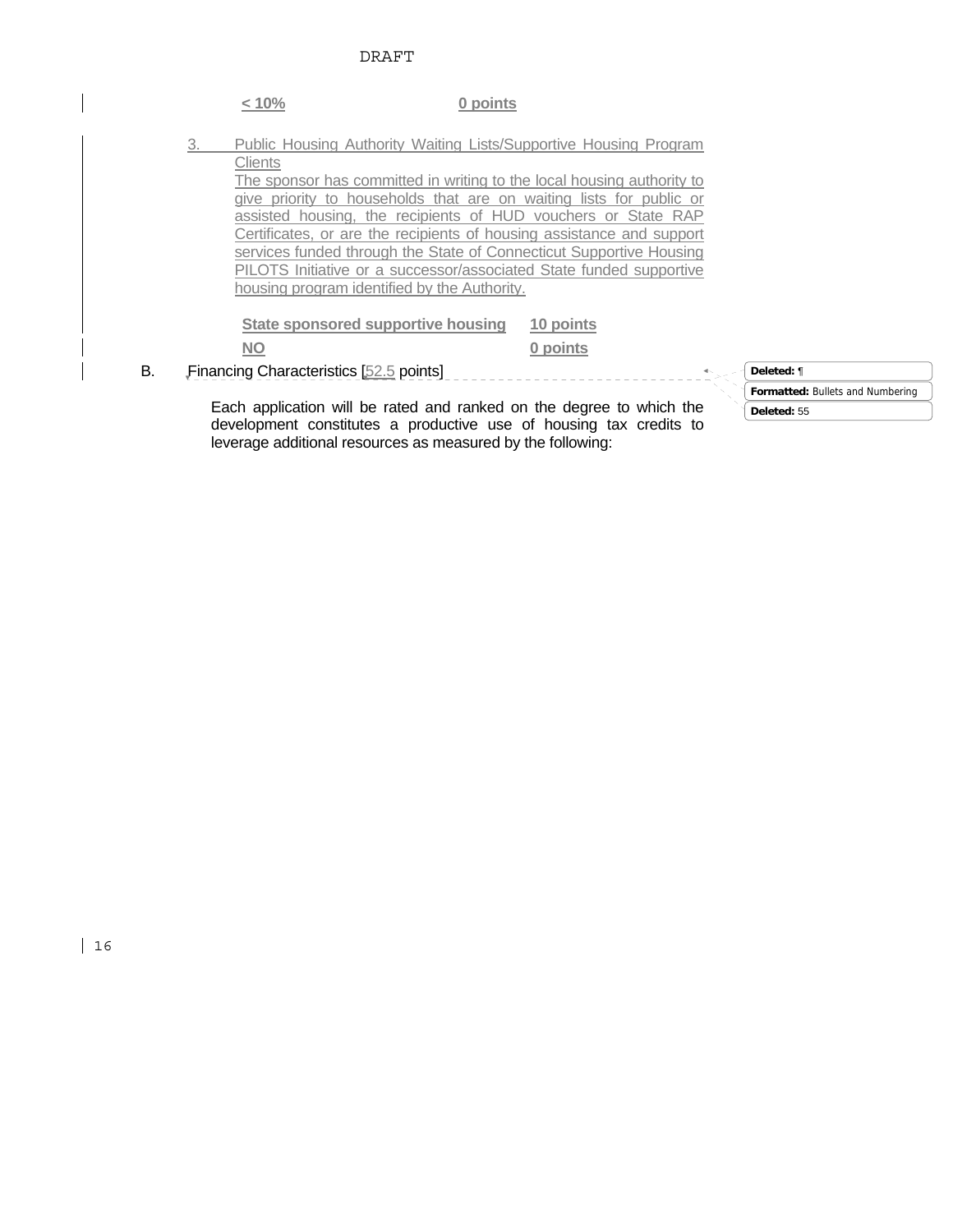1. Flexible Resources from Other Sources

The extent to which TDR include non-amortizing (grants, deferred loans, etc.) assistance from sources other than Connecticut General Funds, Connecticut General Obligation Bond Funds or the Authority. See Definitions, Section 2.III.B above, for the definition of TDR.

 *% of TDR of Non-Amortizing Assistance* 

| > 25%                 | 10 points  |                     |
|-----------------------|------------|---------------------|
|                       |            | Deleted: >15% < 25% |
|                       |            | Deleted: 7.5 points |
| $> 15\%$ and $< 25\%$ | 7.5 points | Deleted: 5% - 15%   |
| $> 5\%$ and $< 15\%$  | 5 points   | Deleted: 5 points   |
| $< 5\%$               | 0 points   |                     |

#### 2. Other Public Resources

The extent to which *5* percent of the project's TDR includes public resources other than those from Connecticut General Funds, Connecticut General Obligation Bond Funds or the Authority.

| <b>YES</b> | 2.5 points |
|------------|------------|
| <b>NO</b>  | 0 points   |

### 3. Private Resources

The extent to which *10 percent of* the project's TDR includes private resources.

|                      |            |          | <b>Deleted: YES</b> |
|----------------------|------------|----------|---------------------|
|                      |            |          | Deleted: 2.5 points |
|                      |            | the con- | Deleted: NO         |
| >10%                 | 5 points   |          | Deleted: 0 points   |
| $> 5\%$ and $< 10\%$ | 2.5 points |          |                     |
| $< 5\%$              | 0 points   |          |                     |

### 4. Cost of First Mortgage Funds

Add **1 point** (to a maximum of 10 points) for every 25 basis points the interest rate on the mortgage funds from private sources is less than the Annual Long-Term Applicable Federal Rate in effect as of 30 days prior to the application submission deadline plus 150 basis points. Mortgage funding from the Connecticut Housing Finance Authority may be a private source because the Authority by law is not a state agency.

 $17$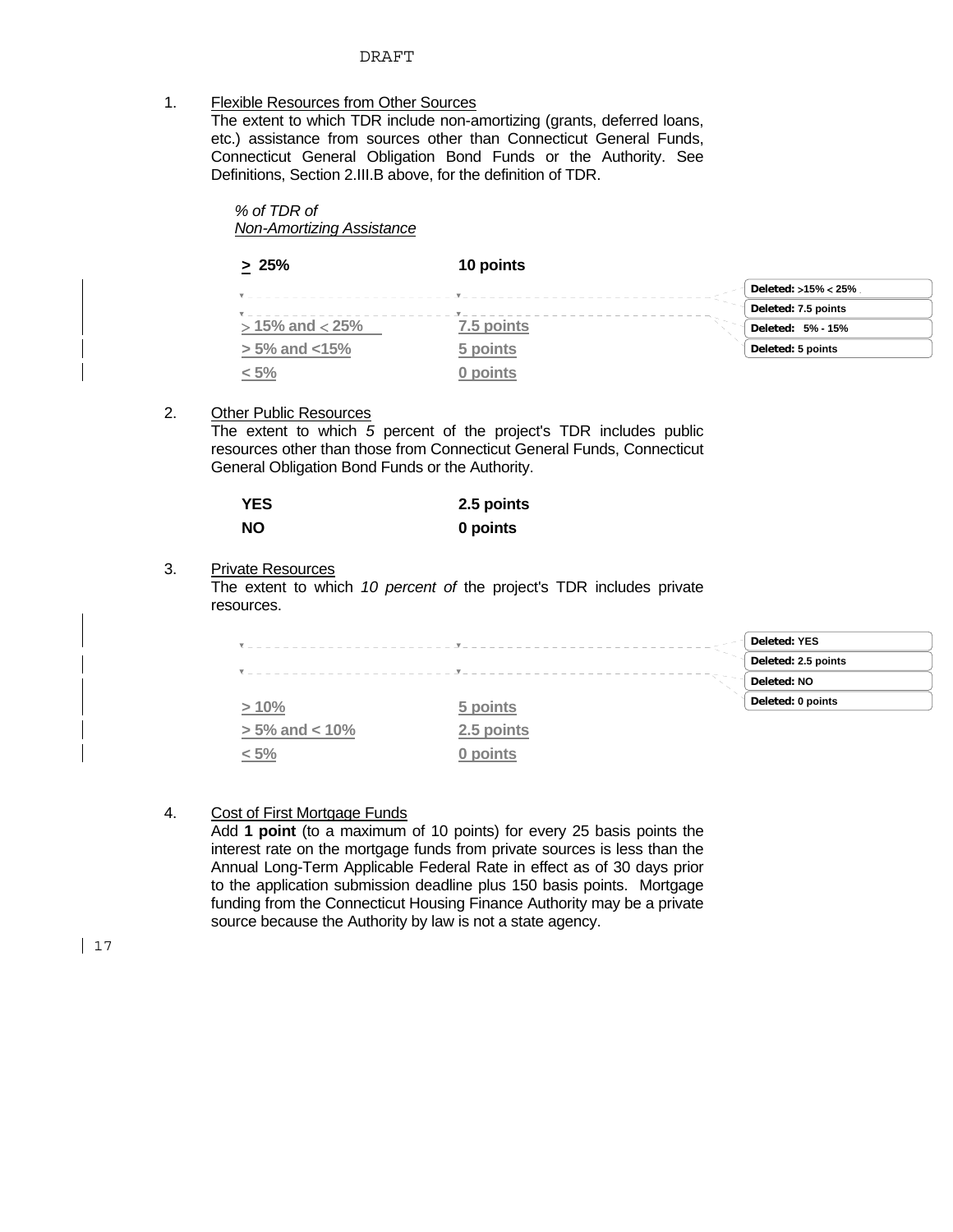| 5. | Developer/Sponsor Financing                                                                                     |                                                                                                                                                                                                                                                                                                                                                                                 | Deleted: ¶                                                                                                                                                                                                                             |
|----|-----------------------------------------------------------------------------------------------------------------|---------------------------------------------------------------------------------------------------------------------------------------------------------------------------------------------------------------------------------------------------------------------------------------------------------------------------------------------------------------------------------|----------------------------------------------------------------------------------------------------------------------------------------------------------------------------------------------------------------------------------------|
|    | proceeds.                                                                                                       | Evidence of developer/sponsor financing (minimum 5 percent of total<br>TDR minimum) exclusive of deferred developer fee and syndication                                                                                                                                                                                                                                         | Formatted: Bullets and Numbering                                                                                                                                                                                                       |
|    | $\geq 10\%$                                                                                                     | 7.5 points                                                                                                                                                                                                                                                                                                                                                                      |                                                                                                                                                                                                                                        |
|    | $> 5\%$ and $< 10\%$                                                                                            | 5 points                                                                                                                                                                                                                                                                                                                                                                        |                                                                                                                                                                                                                                        |
|    | $= 5%$                                                                                                          | 2.5 points                                                                                                                                                                                                                                                                                                                                                                      |                                                                                                                                                                                                                                        |
|    | $< 5\%$                                                                                                         | 0 points                                                                                                                                                                                                                                                                                                                                                                        |                                                                                                                                                                                                                                        |
| 6. | Per Unit Cost Effectiveness<br>relative cost effectiveness for hard cost.                                       | Up to 10 points will be awarded to an applicant's score based on the<br>proximity of per unit costs to the Authority's standard for relative cost<br>effectiveness for hard costs and points will be subtracted from the<br>applicants score based on the degree to which per units costs is less<br>than 90 percent or greater than 110 percent of the Authority's standard of | Deleted: <#>HOPE VI Funding¶<br>Special Class I proposals which<br>contain or provide significant HUD<br>HOPE VI or other major comparable<br>federal funding.<br>¶.<br><b>YES</b><br>$\ldots$ [2]<br>Formatted: Bullets and Numbering |
| 7. | Cost Effectiveness of Low Income Housing Tax Credits<br>with the lowest percentage of LIHTC intermediary costs. | 7.5 points will be awarded to the top three projects per funding round                                                                                                                                                                                                                                                                                                          | <b>Formatted: Bullets and Numbering</b>                                                                                                                                                                                                |
| C. | Location and Housing Needs Characteristics [75 points]                                                          |                                                                                                                                                                                                                                                                                                                                                                                 | Deleted: 50                                                                                                                                                                                                                            |
|    | measured by the following:                                                                                      | Each application will be rated on the degree to which the development is<br>consistent with the location and housing priorities of the Plan as                                                                                                                                                                                                                                  |                                                                                                                                                                                                                                        |
| 1. | <b>High Rent and Low-Income Communities</b><br>municipal rent with AMI as defined in the 2000 Census.           | Is located in areas of higher rent/income disparity comparing average                                                                                                                                                                                                                                                                                                           | Deleted: 1990                                                                                                                                                                                                                          |
|    | < 85%                                                                                                           | 5 points                                                                                                                                                                                                                                                                                                                                                                        |                                                                                                                                                                                                                                        |
|    | $> 85\%$ and $\leq 100\%$                                                                                       | 2.5 points                                                                                                                                                                                                                                                                                                                                                                      |                                                                                                                                                                                                                                        |
|    |                                                                                                                 |                                                                                                                                                                                                                                                                                                                                                                                 |                                                                                                                                                                                                                                        |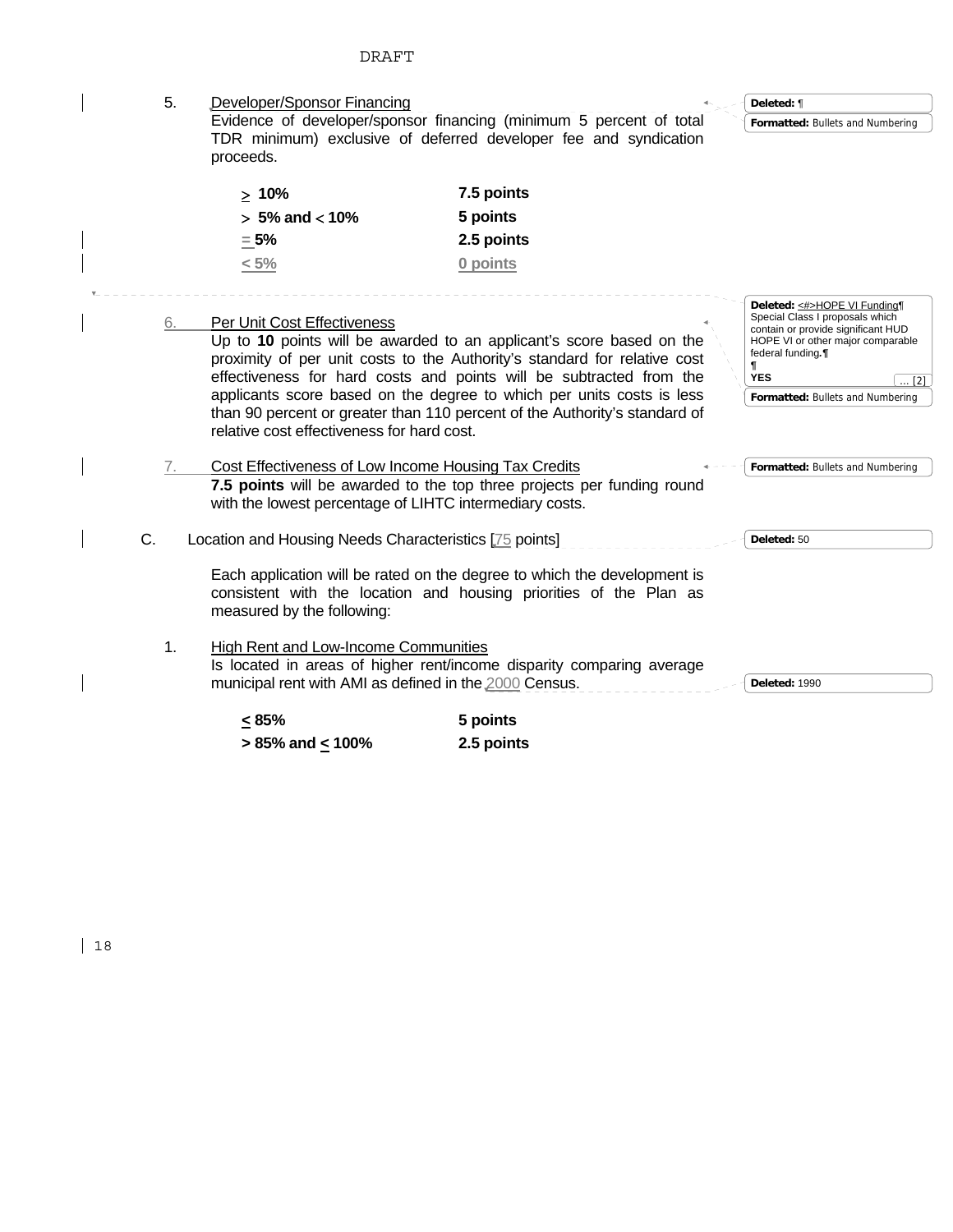| 2. | <b>Communities with Comparatively Less Rental Housing</b><br>Is located in a community with a high percentage of owner occupied<br>single family detached homes as defined in the 2000 Census.<br>Deleted: 1990 |                                                                        |                            |
|----|-----------------------------------------------------------------------------------------------------------------------------------------------------------------------------------------------------------------|------------------------------------------------------------------------|----------------------------|
|    | > 85%                                                                                                                                                                                                           | 5 points                                                               | Deleted: than              |
|    | $> 70\%$ and $< 85\%$                                                                                                                                                                                           | 2.5 points                                                             |                            |
|    | < 70%                                                                                                                                                                                                           | 0 points                                                               |                            |
| 3. | Part of a Formal Plan for Redevelopment<br>which designates a specific targeted geographic area.                                                                                                                | The proposed development is part of and consistent with a formal plan  |                            |
|    | NRZ or                                                                                                                                                                                                          | 10 points                                                              | Deleted: $=$               |
|    | Other formal plan _________ 5 points                                                                                                                                                                            |                                                                        | $Deleted: =$               |
|    |                                                                                                                                                                                                                 | In a QCT location <sub>v</sub> 2.5 points additional in either case    | $Deleted: =$               |
| 4. | <b>Housing Targeted for Large Families</b>                                                                                                                                                                      |                                                                        |                            |
|    | bedrooms.                                                                                                                                                                                                       | Points will be awarded based on the percentage of units with 3 or more |                            |
|    | $\geq$ 45% $_{\tiny\rm v}$                                                                                                                                                                                      | 12.5 points                                                            | Deleted: or more           |
|    | $\geq$ 30% and < 45%                                                                                                                                                                                            | 10 points                                                              |                            |
|    | $\geq$ 20% and < 30%                                                                                                                                                                                            | 5 points                                                               |                            |
|    | $\geq$ 10% and < 20%                                                                                                                                                                                            | 2.5 points                                                             |                            |
|    | < 10%                                                                                                                                                                                                           | 0 points                                                               |                            |
| 5. | Housing Targeted to and Suitable for Families with Children<br>One-third of the total units must be two bedrooms or larger.                                                                                     |                                                                        | <b>Deleted: Two-thirds</b> |
|    |                                                                                                                                                                                                                 |                                                                        | <b>Deleted: YES</b>        |
|    |                                                                                                                                                                                                                 |                                                                        | Deleted: 7.5 points        |
|    |                                                                                                                                                                                                                 |                                                                        | Deleted: NO                |
|    | 2/3 of units                                                                                                                                                                                                    | 10 points                                                              | Deleted: 0 points          |
|    | 1/3 of units                                                                                                                                                                                                    | 5 points                                                               |                            |

 $\overline{\phantom{a}}$ 

 $\overline{\phantom{a}}$ 

 $\overline{\phantom{a}}$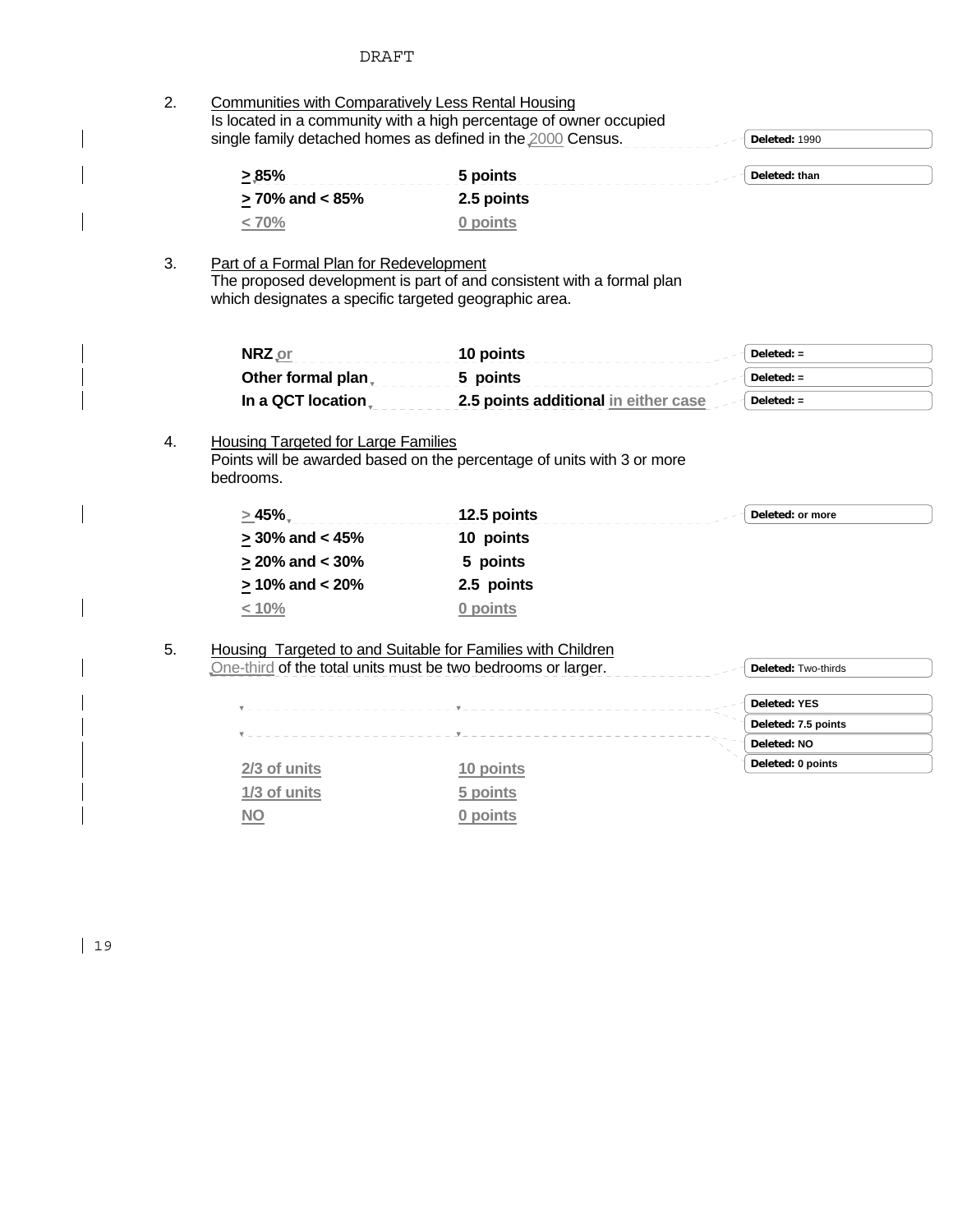

**¶ YES = 5 points NO = 0 points¶**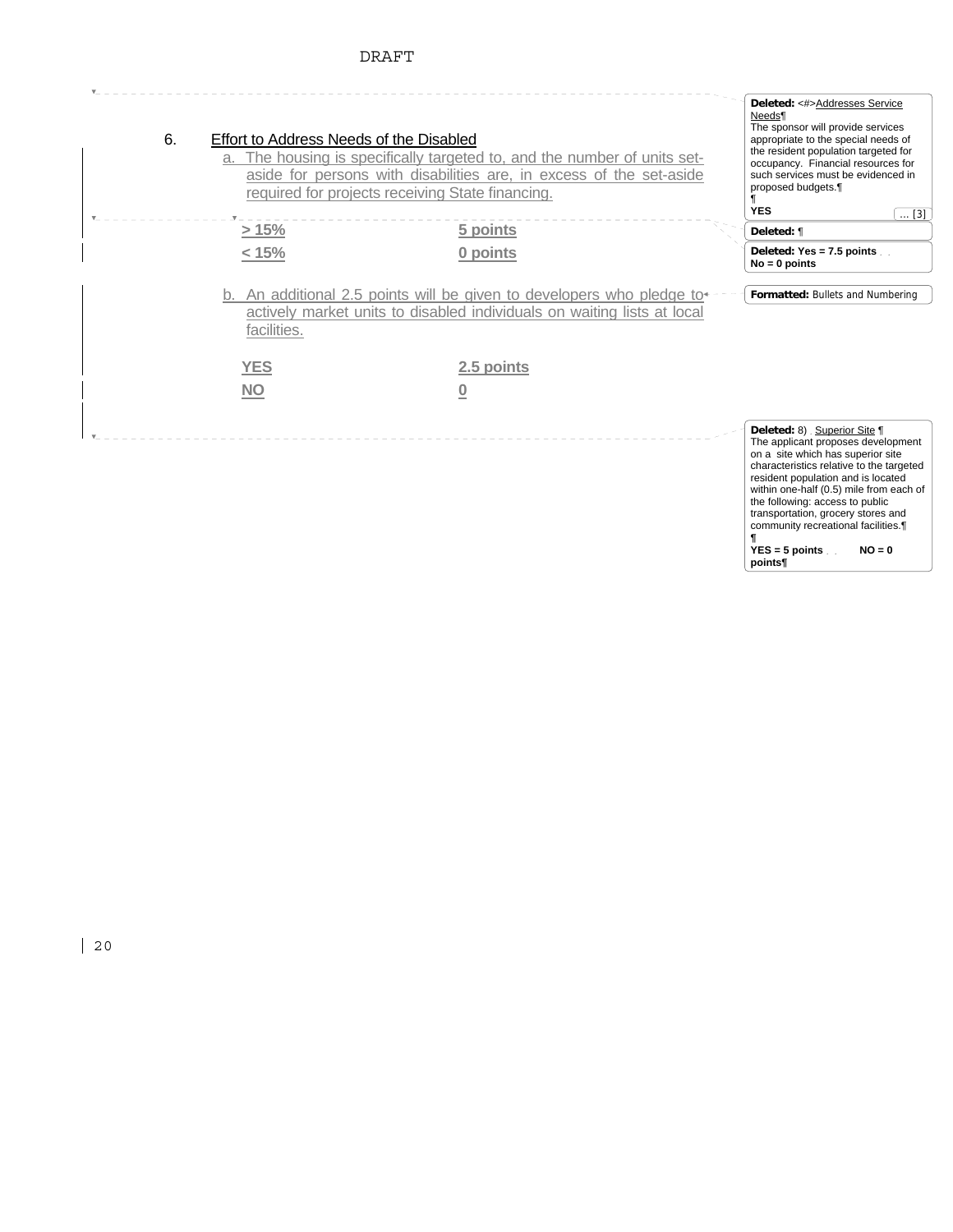| 7. | <b>Superior Site</b><br>a. The applicant proposed development on a site which is located within                                                                                                                                                               |           |         | <b>Formatted: Bullets and Numbering</b>                                                                                                                                                                                                        |
|----|---------------------------------------------------------------------------------------------------------------------------------------------------------------------------------------------------------------------------------------------------------------|-----------|---------|------------------------------------------------------------------------------------------------------------------------------------------------------------------------------------------------------------------------------------------------|
|    | one-half (0.5) mile of a passenger rail station.                                                                                                                                                                                                              |           |         |                                                                                                                                                                                                                                                |
|    | <b>YES</b>                                                                                                                                                                                                                                                    | 5 points  |         |                                                                                                                                                                                                                                                |
|    | $NO$                                                                                                                                                                                                                                                          | 0 points  |         |                                                                                                                                                                                                                                                |
|    | b. Points will be awarded to projects for each of the following features, <sup>*</sup><br>with a maximum of 5 points:                                                                                                                                         |           |         | Formatted: Bullets and Numbering                                                                                                                                                                                                               |
|    | 1. Site is located within one-half (0.5) mile from a<br>grocery store                                                                                                                                                                                         |           | 1 point |                                                                                                                                                                                                                                                |
|    | 2. Sidewalks adjacent to multi-family buildings or<br>throughout scattered site projects that connect to<br>sidewalks in surrounding area                                                                                                                     |           | 1 point |                                                                                                                                                                                                                                                |
|    | 3. Pedestrian street crossing within five hundred<br>feet of any residential structure that is part of the<br>project                                                                                                                                         |           | 1 point |                                                                                                                                                                                                                                                |
|    | 4. Public transportation stop within one-quarter<br>(0.25) mile of any residential structure that is part<br>of the project                                                                                                                                   |           | 1 point |                                                                                                                                                                                                                                                |
|    | 5. Public park or community recreation center<br>within one-quarter (0.25) mile                                                                                                                                                                               |           | 1 point |                                                                                                                                                                                                                                                |
|    | 6. Within one-tenth (0.1) of a mile of government-<br>recognized historic building/district                                                                                                                                                                   |           | 1 point |                                                                                                                                                                                                                                                |
|    | 7. Property adjacent to public street with<br>maximum speed limit of 25 mph                                                                                                                                                                                   |           | 1 point |                                                                                                                                                                                                                                                |
|    | Local maps highlighting project location and features of the<br>surrounding area must be lincluded with an application claiming any of<br>the above points. Maps must be legible and to scale, and specific<br>distances to local features must be indicated. |           |         |                                                                                                                                                                                                                                                |
| 8. | Cooperation with Local Government Authority<br>Site is being donated through cooperation with a state or local<br>governmental authority, i.e. a housing authority, State agency or surplus<br>land redevelopment agency.                                     |           |         | Deleted: 9) Resident Control¶<br>Proposal is part of a HUD sponsored<br>initiative to support cooperative<br>resident controlled rental housing,<br>and other forms of rental housing that<br>are planned for eventual resident<br>ownership.¶ |
|    | <b>YES</b>                                                                                                                                                                                                                                                    | 10 points |         | $YES = 10 points$<br>$NO = 0$<br>points¶<br>¶.                                                                                                                                                                                                 |
|    | NQ                                                                                                                                                                                                                                                            | 0 points  |         | 10) Special Class I Development¶<br>Special Class I proposals located<br>within Urban Regional Centers.                                                                                                                                        |
|    |                                                                                                                                                                                                                                                               |           |         | $YES = 5 points$<br>$NO = 0$<br>points¶                                                                                                                                                                                                        |

**Formatted:** Bullets and Numbering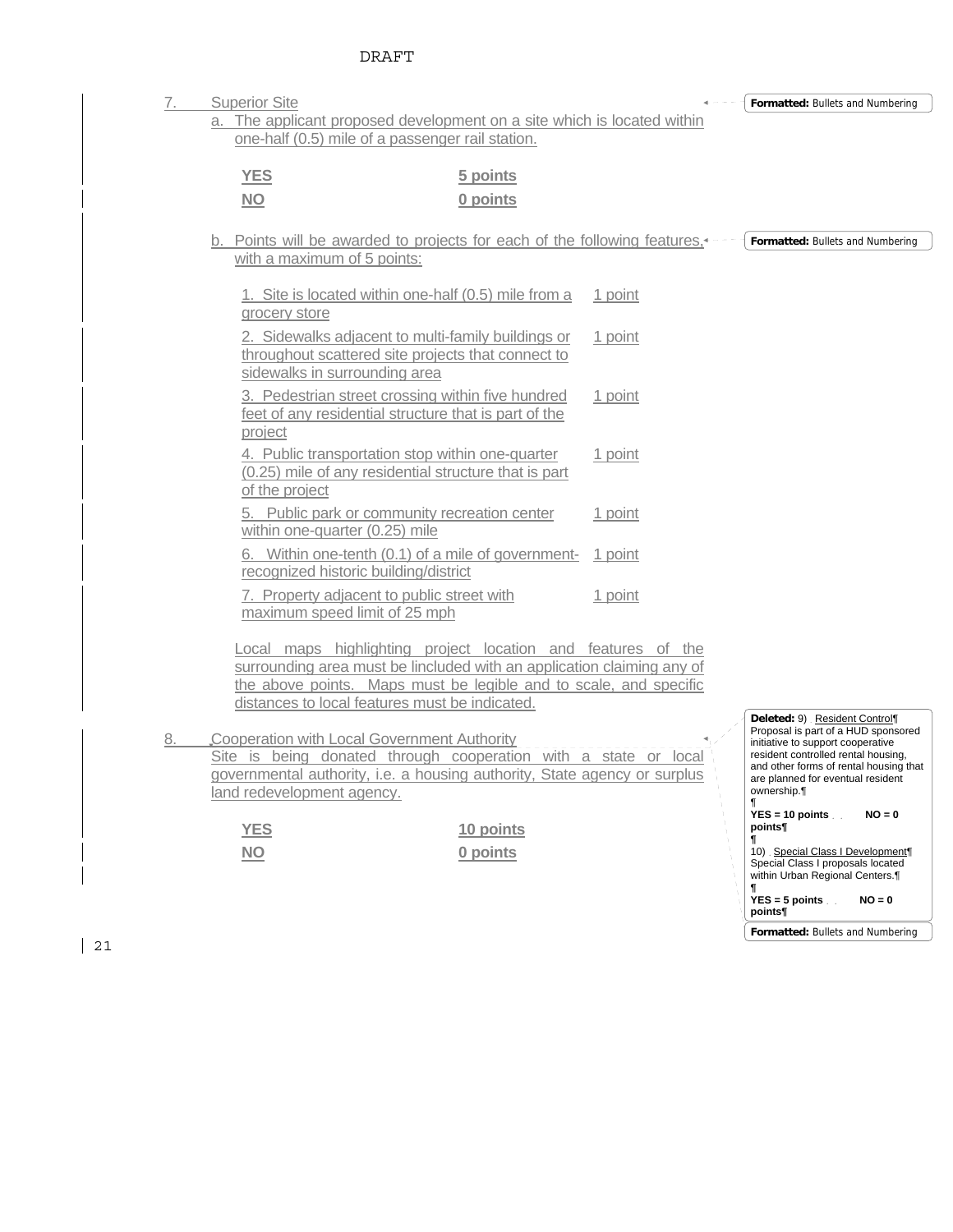### 9. Priority Locations

 $\overline{\phantom{a}}$ 

The proposal is rehabilitation in municipalities with Urban Regional Centers or is new construction in the following municipalities:

**YES 2.5 points NO 0 points** 

### **Deleted:** 11)

**Formatted:** Bullets and Numbering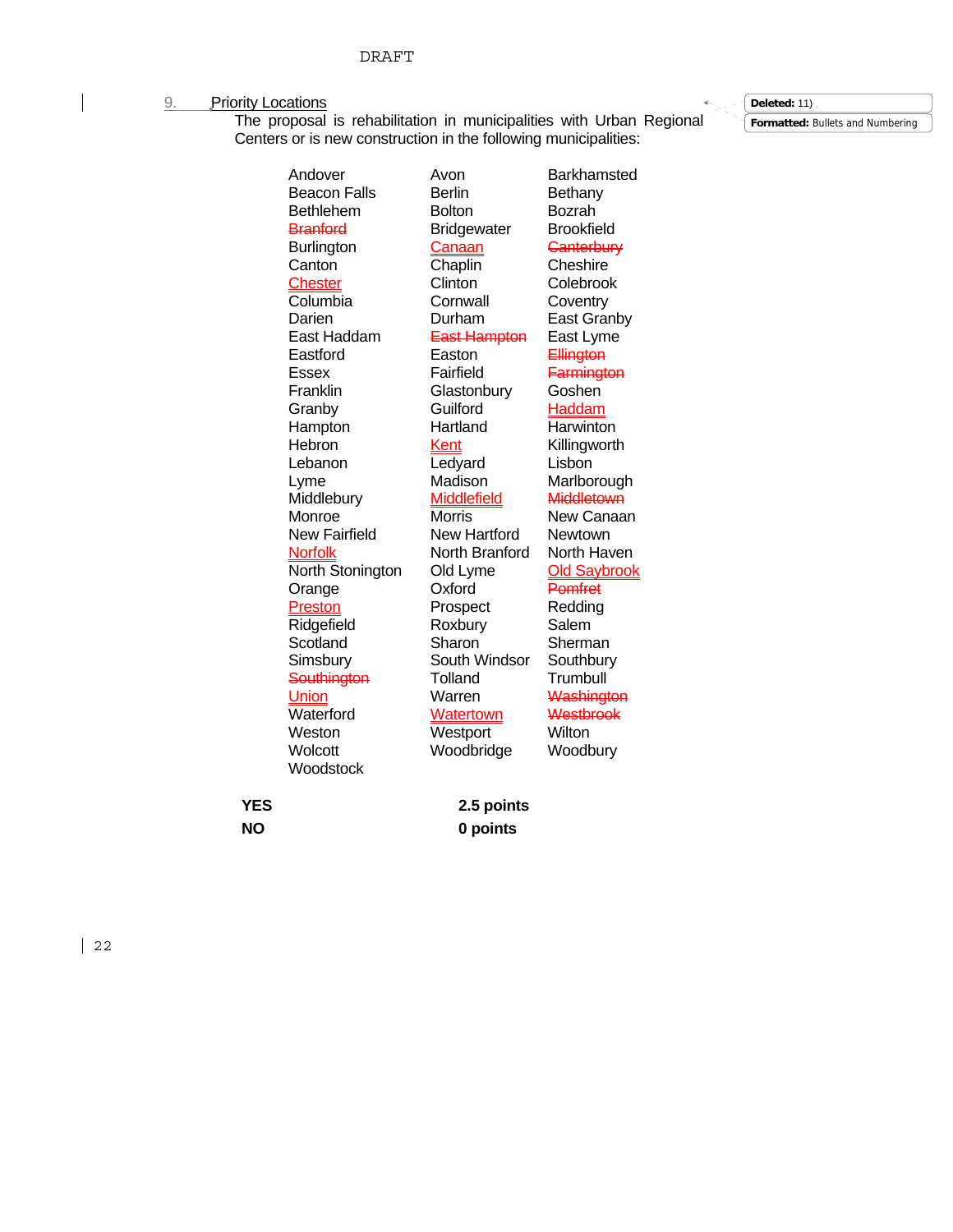### D. Project Characteristics [40 points (should have been 25 points in previous draft)]

Each application will be rated on the degree to which the development supports various programmatic and implementation priorities as measured by the following:

1. Adds New Housing Units Adds to the stock of housing available to low-income persons through qualified new construction or the rehabilitation of previously unoccupied units in existing structures. Points will be prorated based on the number of new units provided for occupancy if less than all units.

| <b>YES</b> | 10 points |
|------------|-----------|
| NO.        | 0 points  |

2. Asthma Safe Housing Developed housing meets requirements identified by the Authority for asthma safe homes.

| <b>YES</b> | 5 points |
|------------|----------|
| <b>NO</b>  | 0 points |

| <b>Energy Conservation</b><br>identified by the Authority. | Developed housing will meet energy conservation feature requirements      | <b>Formatted: Bullets and Numbering</b> |
|------------------------------------------------------------|---------------------------------------------------------------------------|-----------------------------------------|
| <b>YES</b><br><b>NO</b>                                    | 10 points<br>0 points                                                     |                                         |
| <b>High Speed Internet Access</b><br>of each unit.         | Provides infrastructure for high speed internet access in the living area | Formatted: Bullets and Numbering        |

| <b>YES</b> | 5 points |
|------------|----------|
| <b>NO</b>  | 0 points |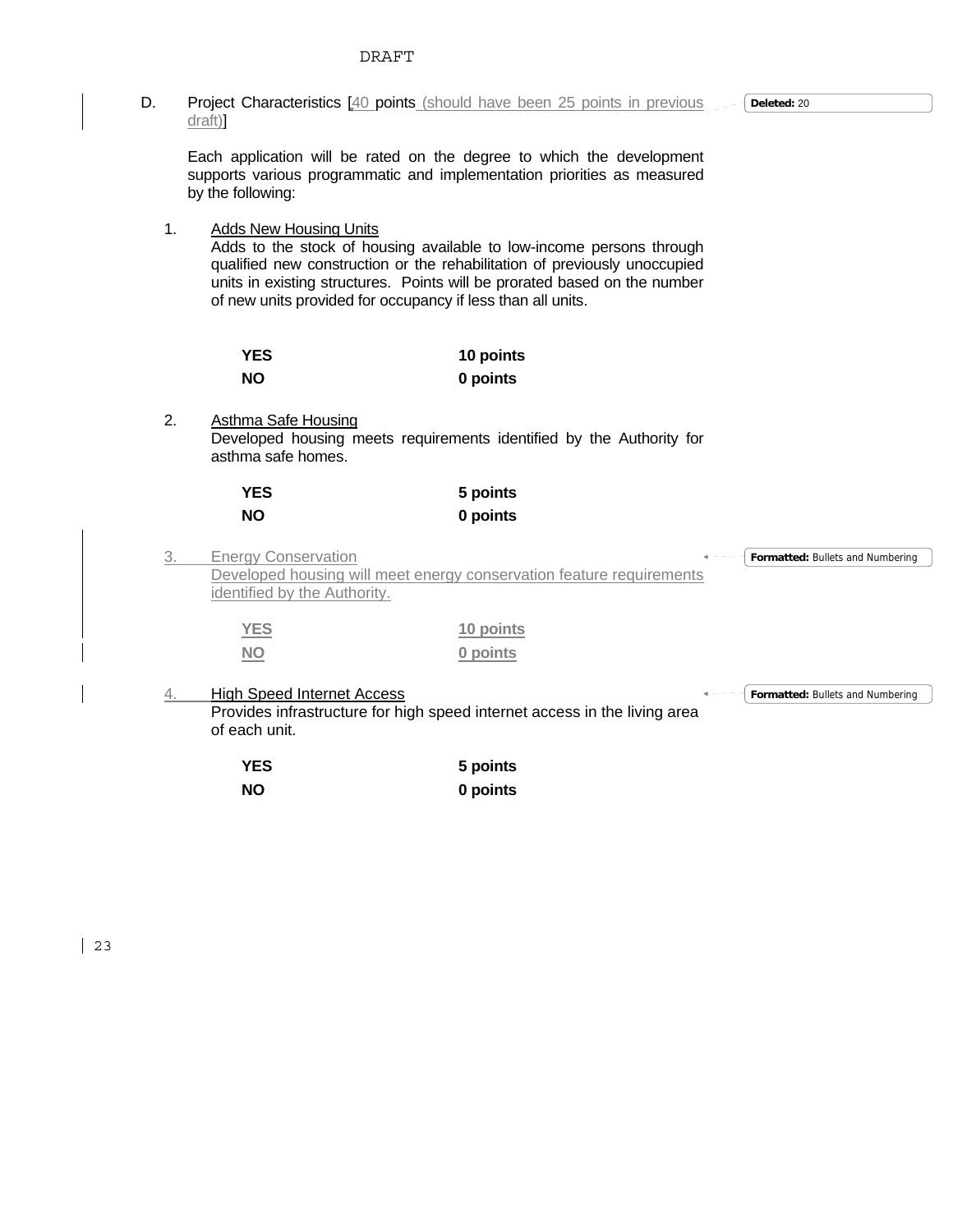| 5.<br><b>Economic Integration</b><br>percent non-qualified units. | Proposal promotes economic integration by developing a minimum of 20                                                                                                                                                                                                                                                                                                            | Formatted: Bullets and Numbering |
|-------------------------------------------------------------------|---------------------------------------------------------------------------------------------------------------------------------------------------------------------------------------------------------------------------------------------------------------------------------------------------------------------------------------------------------------------------------|----------------------------------|
|                                                                   |                                                                                                                                                                                                                                                                                                                                                                                 | <b>Deleted: YES</b>              |
|                                                                   |                                                                                                                                                                                                                                                                                                                                                                                 | Deleted: 5 points                |
|                                                                   |                                                                                                                                                                                                                                                                                                                                                                                 | Deleted: NO                      |
| $> 20\%$                                                          | 5 points                                                                                                                                                                                                                                                                                                                                                                        | Deleted: 0 points                |
| $> 10\%$ and < 20%                                                | 2.5 points                                                                                                                                                                                                                                                                                                                                                                      |                                  |
| < 10%                                                             | 0 points                                                                                                                                                                                                                                                                                                                                                                        |                                  |
| <b>Job Training Program</b><br>6.<br>initiative.                  | Provides job training opportunities in the building trades during<br>development via an established state or local job training program or                                                                                                                                                                                                                                      | Formatted: Bullets and Numbering |
| <b>YES</b>                                                        | 5 points                                                                                                                                                                                                                                                                                                                                                                        |                                  |
| <b>NO</b>                                                         | 0 points                                                                                                                                                                                                                                                                                                                                                                        |                                  |
| previously)]<br>1.<br>Women and Minority Participation            | Women and/or minorities participate in the ownership, development, or<br>management of the project by holding directly a 51 percent or more<br>ownership and voting interest in project ownership, development entity or<br>management firm. For qualified non-profits, women and/or minorities<br>should hold directly a 51 percent voting interest on the board of directors. |                                  |
| <b>YES</b><br><b>NO</b>                                           | 5 points<br>0 points                                                                                                                                                                                                                                                                                                                                                            |                                  |
| 2.<br><b>Connecticut-Based Businesses</b><br>minimum of 3 years.  | Developer/sponsor is a Connecticut based organization whose principal<br>place of business has been located in the State of Connecticut for a                                                                                                                                                                                                                                   |                                  |
| <b>YES</b>                                                        | 5 points                                                                                                                                                                                                                                                                                                                                                                        |                                  |

**NO 0 points** 

 $\overline{\phantom{a}}$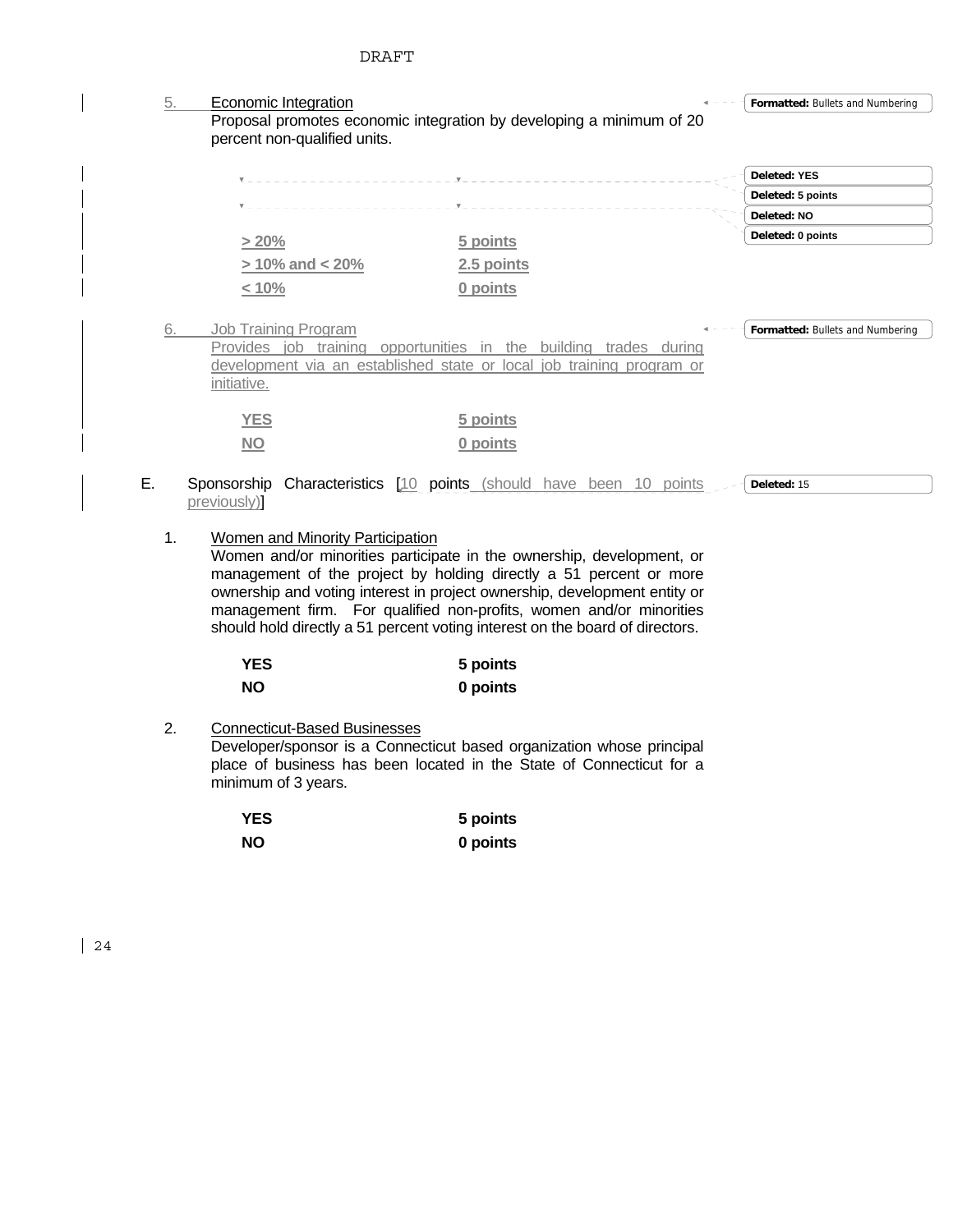**F.** Application Quality [2.5 points]

Two and one-half (2.5) points will be awarded to each applicant whose application forms and exhibits are all submitted by the application deadline, and are materially and substantively complete in their content.

### **VI. RANKING ON REQUIRED FEDERAL PRIORITIES**

The point total for each application within its Allocation Priority Class will constitute the application's "Base Score." Additional points will then be added to each application's Base Score according to the Federally mandated priorities described below.

A. Degree of Low-Income Service

All applications in each Allocation Priority Class will be ranked from lowest to highest according to the percent by which weighted average income for qualified households falls below the maximum allowable for such households. Up to 10 points will be assigned to each application within each Allocation Priority Class according to the application's rank with respect to the other applications in its Allocation Priority Class, and these points will be added to the application's Base Score, as described above.

B. Length of Low Income Service Period

All applications in each Allocation Priority Class will be ranked from lowest to highest according to the number of years, if any, that the low-income units in the proposed development will be committed by an Extended Low-Income Housing Commitment to low income occupancy for a period longer than the 30-year extended use period required by the Code. Up to 10 points will be assigned to each application within each Allocation Priority Class according to the application's rank with respect to the other applications in its Allocation Priority Class, and these points will be added to the application's Base Score, as described above.

An application's cumulative point total following addition of the points attributable to these Federally mandated criteria will determine its final ranking within its Allocation Priority Class.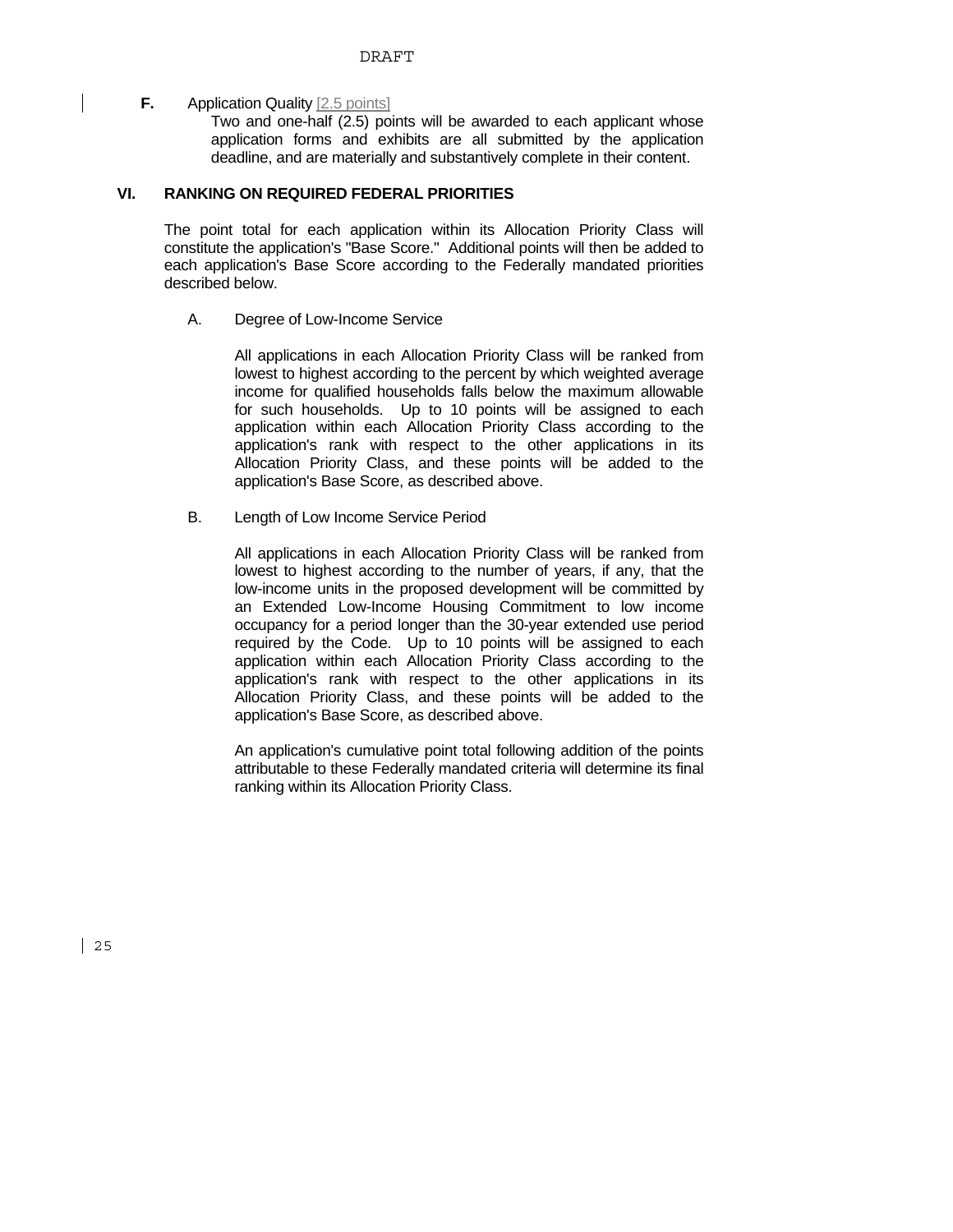### **3. PROJECTS FINANCED WITH TAX-EXEMPT BONDS**

## **I. FEDERAL STATUTORY REQUIREMENTS**

To the extent projects are financed with the proceeds of tax-exempt bonds subject to the annual volume cap limitation under Section 146 of the Code, such projects may receive LIHTCs without receiving an allocation from the Authority. If fifty percent (50%) or more of the aggregate basis of a project (including land) is financed with the proceeds of such tax-exempt bonds, the entire project is eligible for tax credits based on its qualified basis without receiving an allocation of credits from the Authority. However, tax-exempt bond financed projects must, nevertheless, satisfy all the requirements for allocations under the Plan.

## **I. THRESHOLD CRITERIA**

Tax-exempt bond financed projects must meet the threshold criteria set forth in Section 2.II above.

## **II. UNDERWRITING CRITERIA**

Tax-exempt bond financed projects must also meet the underwriting criteria adopted from time to time by the State Private Activity Bond Commission for multifamily rental housing financed with Bonds issued pursuant to an allocation of volume cap authority approved by the Commission*.* 

## **III. CREDIT LIMITATION**

Tax-exempt bond financed projects are also subject to the limitation on the amount of credits available to a project contained in Section 42(m)(2)(A) of the Code.

## **4. COMPLIANCE MONITORING PLAN**

### **I. INTRODUCTION**

Section 42(m)(1)(B)(iii) of the Code requires that a qualified allocation plan provide a procedure that the agency (or an agent or other private contractor of such agency, "Authorized Delegate") will follow in monitoring for noncompliance with the provisions of Section 42 and in notifying the IRS of such noncompliance which the agency may become aware of.

The compliance monitoring process will determine if a project is in compliance with the requirements of the LIHTC Program pursuant to Section1.42-5 of the Treasury Regulations. The Authority's monitoring process is outlined in the Low-Income Housing Tax Credit Compliance Manual, which can be downloaded from the "Authorized Delegate's" website. Please refer to the Compliance Manual for detailed monitoring information. The Authority's compliance monitoring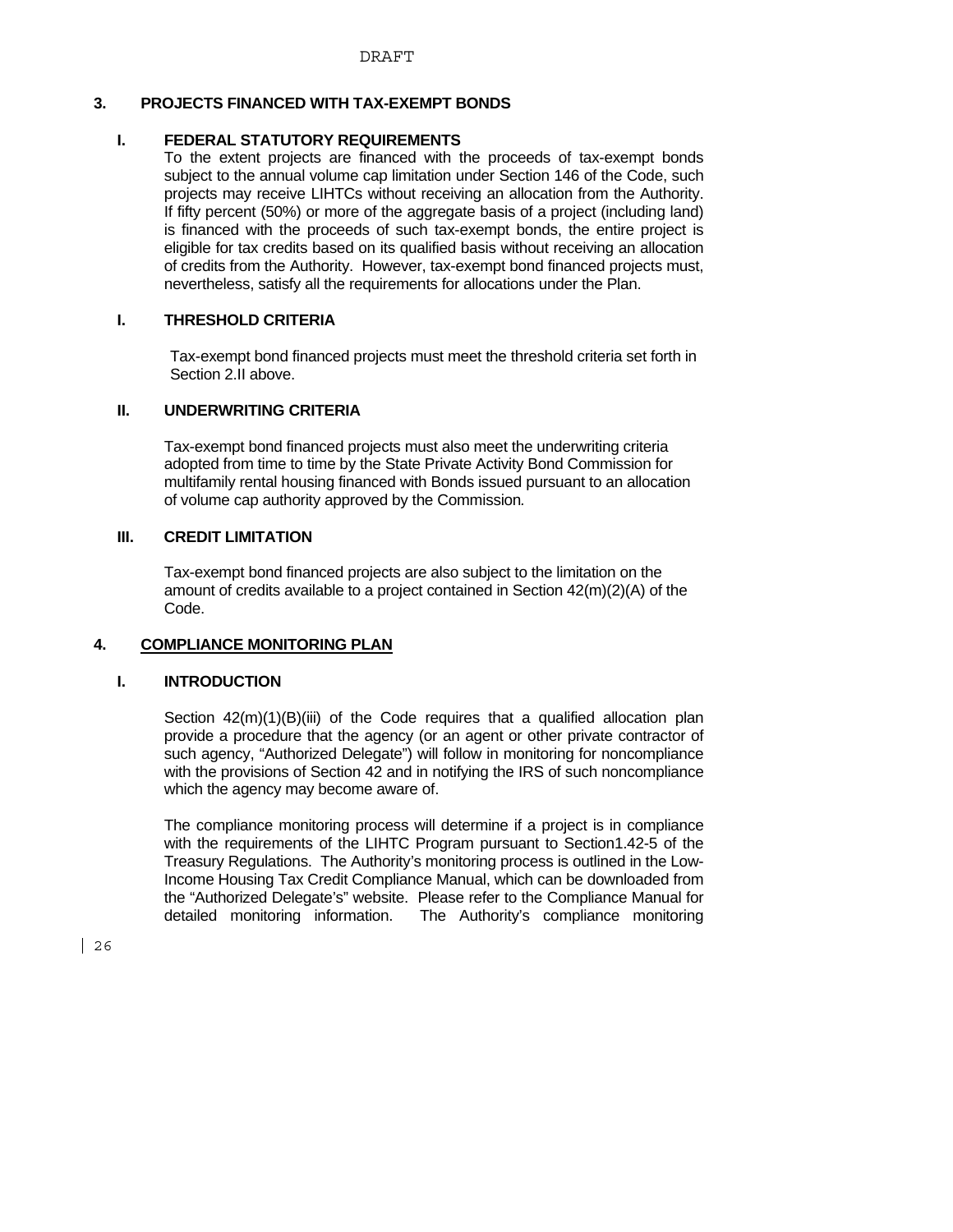requirements apply to all tax credit projects including those financed with taxexempt bonds.

If an owner fails to comply with the requirements of the Code and the Regulations promulgated thereunder, the Authority will notify the IRS of such noncompliance by filing Form 8823. See Section VI, below.

The owner and management agent must attend a pre-occupancy meeting with the Authority a minimum of six months prior to the date the first building of a project is expected to place in service. The owner/agent is required to contact the Authority in writing prior to such placed in service date to arrange a preoccupancy meeting with the Authority. Forms 8609 will not be issued unless both the owner and agent attend this conference.

### **II. MANAGEMENT EXPERIENCE**

The management agent should have at least a) one similar tax credit project in their current portfolio and/or b) must have one staff person serving in a supervisory capacity with regard to the project who has been certified as a tax credit compliance specialist. Such certification must be from an organization accepted by the Authority. Evidence of ongoing training will be required in the annual report. The management agent listed on the application must be retained by the ownership entity for at least two (2) years after the project completion, unless the agent is guilty of specific nonperformance of duties. Owners must notify CHFA regarding any subsequent change in management.

#### **III. RECORD KEEPING AND RETENTION**

- A. Record Keeping. The owner of a low-income housing project must keep records for each qualified low-income building in the project for each year of the 15-year compliance period and the extended use period. These records must include:
	- 1. the total number of residential rental units in the building (including the number of bedrooms and square footage of each residential rental unit);
	- 2. the percentage of low-income units in the building;
	- 3. the rent charged for each residential rental unit in the building (including any utility allowances);
	- 4. the number of occupants in each low-income unit, but only if rent is determined by the number of occupants in each unit under Section  $42(q)(2)$  of the Code (as in effect before the amendments made by the Revenue Reconciliation Act of 1989);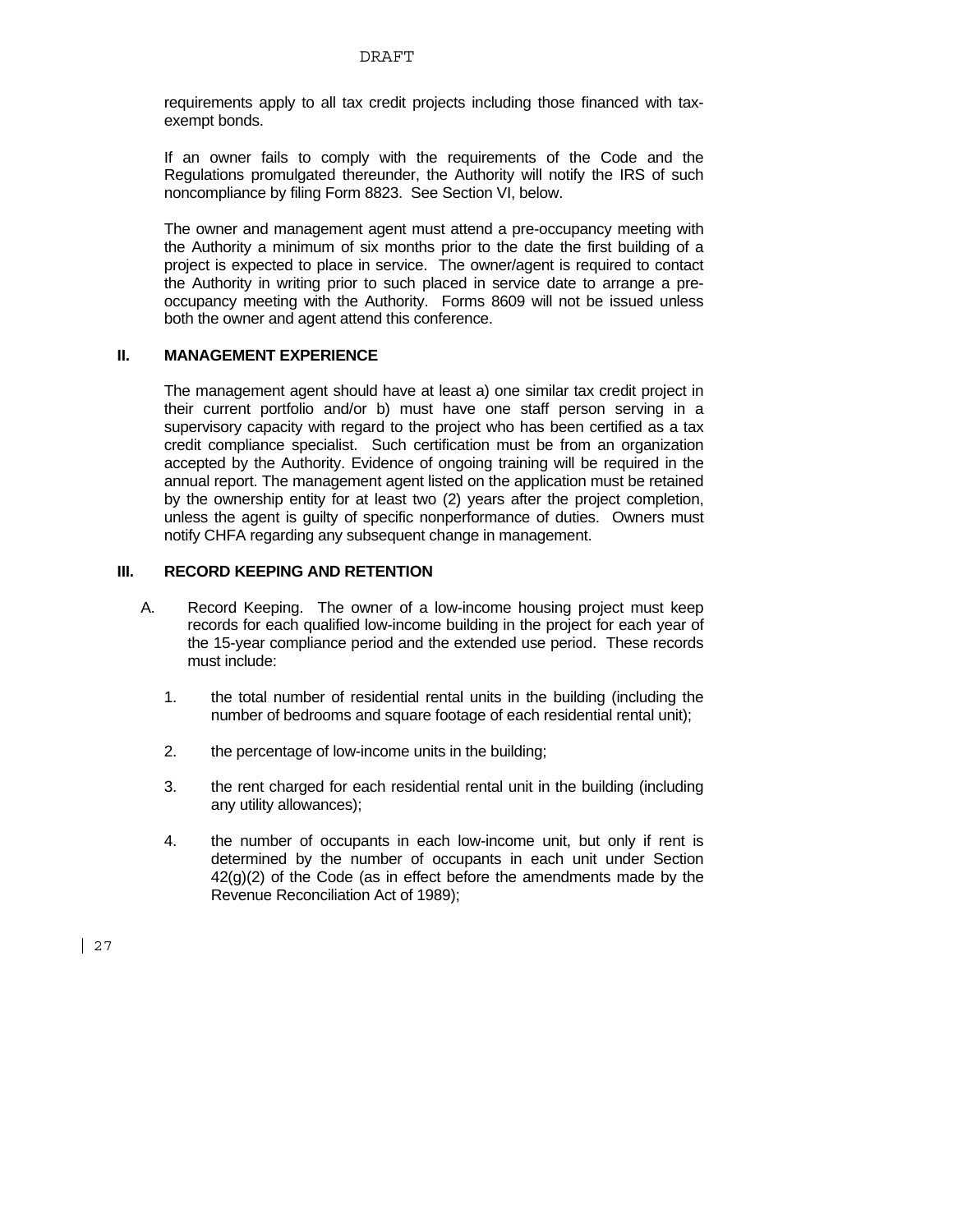- 5. the low-income unit vacancies in the building and information that shows when, and to whom, the next available units are rented;
- 6. the annual income certification of each low-income tenant per unit;
- 7. documentation to support each low-income tenant's income certification [Please Note: Tenant income is calculated in a manner consistent with the determination of annual income under Section 8 of the United States Housing Act of 1937 ("Section 8"), not in accordance with the determination of gross income for federal income tax liability. Accordingly, in the case of a tenant receiving housing assistance payments under Section 8, the documentation requirement is satisfied if the public housing authority provides a statement to the building owner declaring that the tenant's income does not exceed the applicable income limit under Section 42(g) of the Code.];
- 8. the eligible basis and qualified basis of the building at the end of the first year of the credit period; and
- 9. the character and use of the non-residential portion of the building included in the building's eligible basis under Section 42(d) of the Code (for example, tenant facilities that are available on a comparable basis to all tenants and for which no separate fee is charged, or facilities reasonably required by the project).
- B. Record Retention

The owner of a low-income housing project shall retain the records required in subparagraph A of this paragraph for each building in a qualified lowincome housing project for at least six years after the due date (with extensions) for filing the Federal income tax return for that year. The records for the first year of the credit period must be retained for at least six years beyond the due date (with extensions) (21 years) for filing the Federal income tax return for the last year of the compliance period of the building.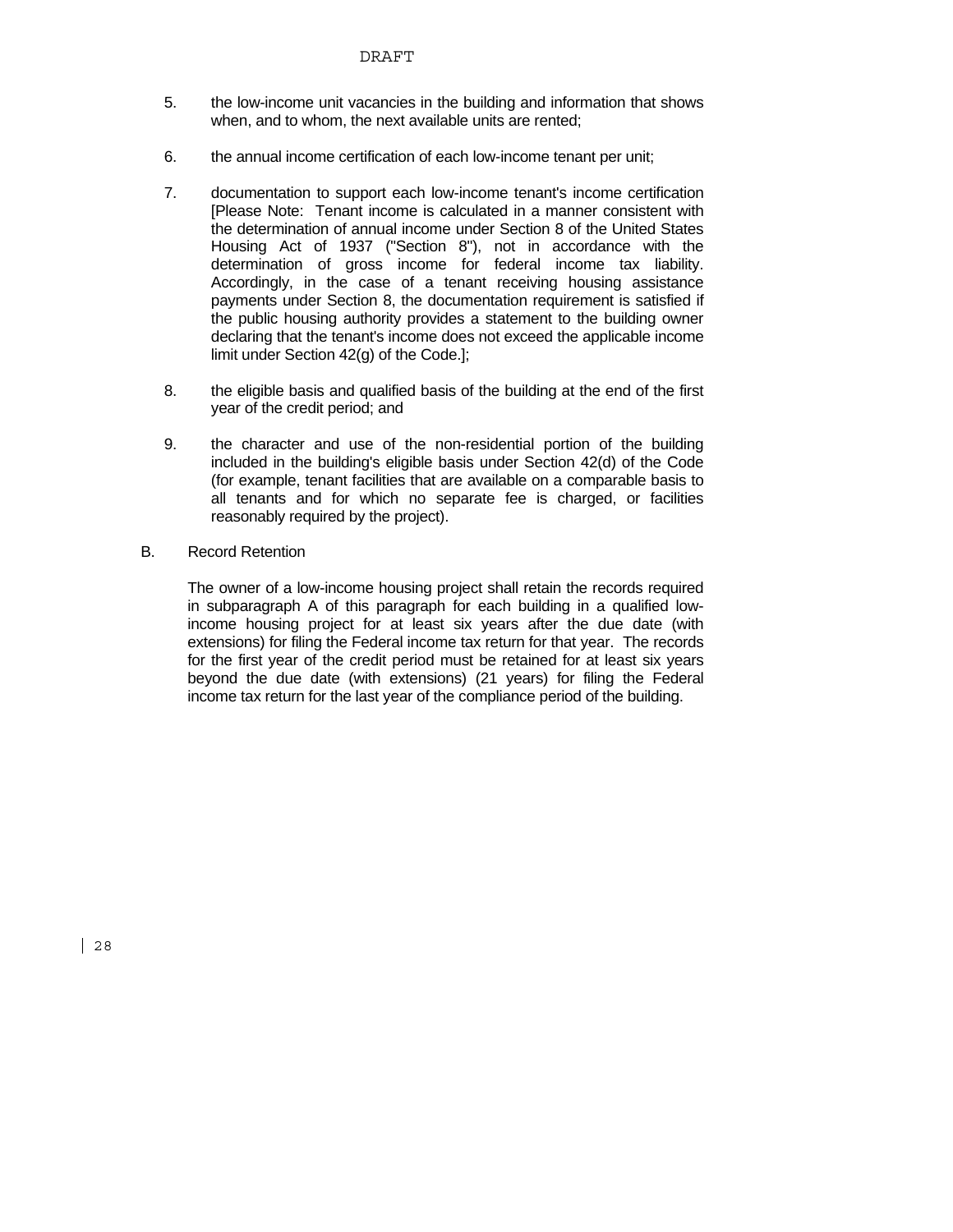C. Inspection Record Retention Provision

The owner of a low-income housing project must retain the original local health, safety, or building code violation reports or notices that were issued by a state or local government unit for the Authority's inspection and submit copies with the annual certification. Retention of the original violation reports or notices is not required once the Authority reviews the violation reports or notices and completes its inspection, unless the violation remains uncorrected.

### **IV. CERTIFICATION AND REVIEW**

- A. Certification
	- 1. At least annually, for the entire 15-year compliance period and the extended use period, the owner of a low-income housing project shall certify under penalty of perjury that, for the preceding twelve (12) month period, the project met the requirements of either:
		- a. the 20-50 test under Section 42(g)(1)(A) of the Code; or
		- b. the 40-60 test under Section 42(g)(1)(B) of the Code; and
		- c. if applicable, the 15-40 test under Sections  $42(g)(4)$  and  $142(d)(4)(B)$ of the Code for "deep rent-skewed" projects.
	- 2. In addition, at least annually, for the entire 15-year compliance period and the extended use period, the owner of a low-income housing project shall certify under penalty of perjury that:
		- a. there was no change in the applicable fraction, as defined in Section 42(c)(1)(B) of the Code, of any building in the project or that there was a change, a description of that change;
		- b. the owner has received an annual low-income certification from each low-income tenant and documentation to support that certification; or in the case of a tenant receiving Section 8 housing assistance payments, the appropriate statement from a public housing authority as defined hereinafter;
		- c. each low-income unit in the project is rent restricted under Section  $42<sub>(g)</sub>(2)$  of the Code;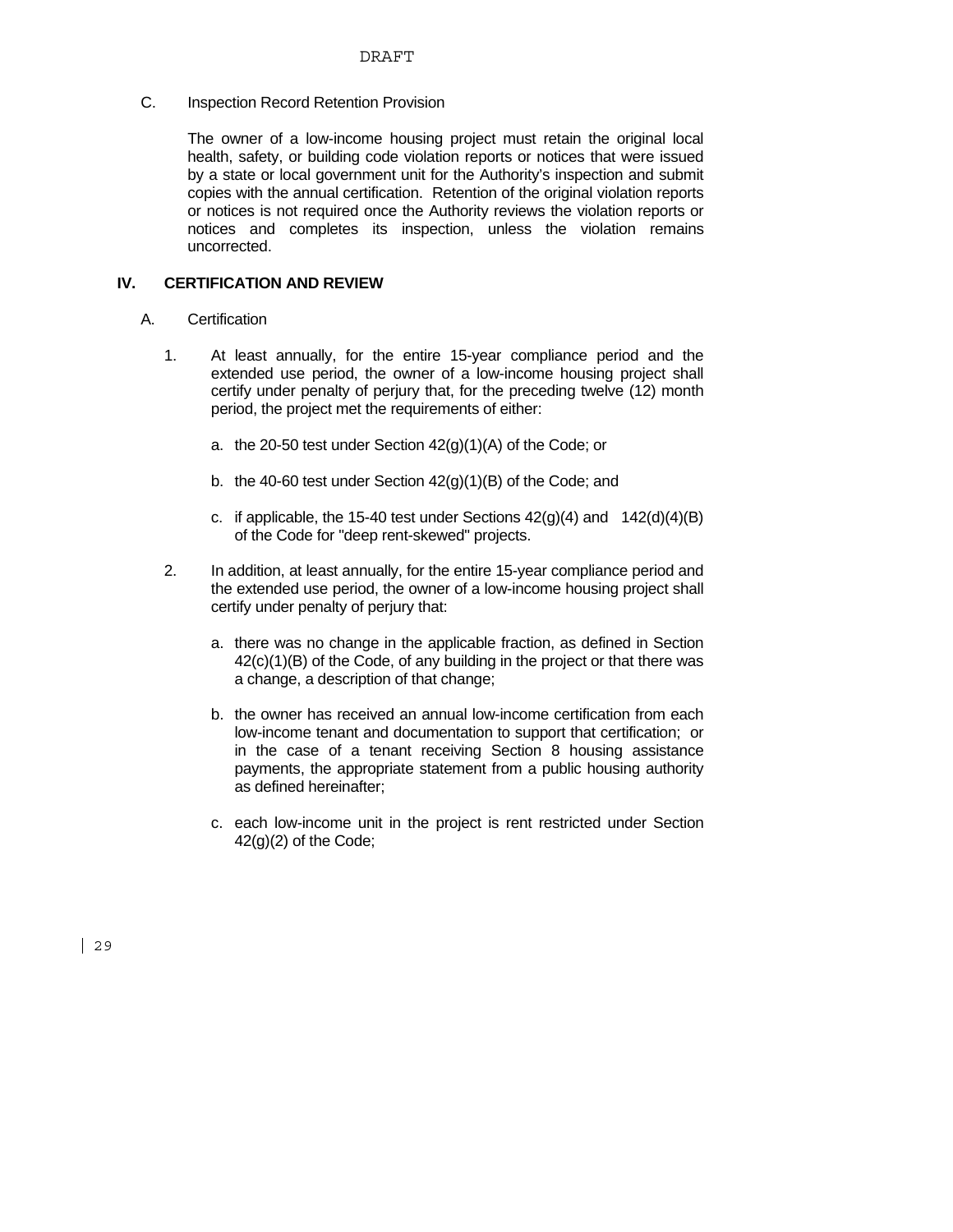- d. all units in the project were for use by the general public, including the requirement that no finding of discrimination under the Fair Housing Act occurred for the project. A finding of discrimination includes an adverse final decision by the Secretary of the Department of Housing and Urban Development (HUD), an adverse final decision by a substantially equivalent state or local fair housing agency, or an adverse judgment from a federal court;
- e. the buildings and low-income units in the project were suitable for occupancy, taking into account local health, safety and building codes (or other habitability standards), and the State or local government unit responsible for making local health, safety, or building code inspections did not issue a violation report for any building or lowincome unit in the project. If a violation report or notice was issued by the governmental unit, the owner must attach a statement summarizing the violation report or notice or a copy of the violation report or notice to the annual certification submitted to the Authority. In addition, the owner must state whether the violation has been corrected;
- f. there has been no change in the eligible basis (as defined in Section 42(d) of the Code) of any building in the project, or that there has been a change, and the nature of the change;
- g. all tenant facilities included in the eligible basis under Section 42(d) of the Code of any building in the project, such as swimming pools, other recreational facilities, and parking areas, are provided on a comparable basis without charge to all tenants in the building;
- h. if a low-income unit in the project becomes vacant during the year, reasonable attempts are made to rent that unit to tenants having a qualifying income and, while the unit is vacant, no units of comparable or smaller size are rented to tenants not having a qualifying income;
- i. if the income of tenants of a low-income unit in the project increases above the limit allowed in Section 42(g)(2)(D)(ii) of the Code, the next available unit of comparable or smaller size in the project will be rented to tenants having a qualifying income; and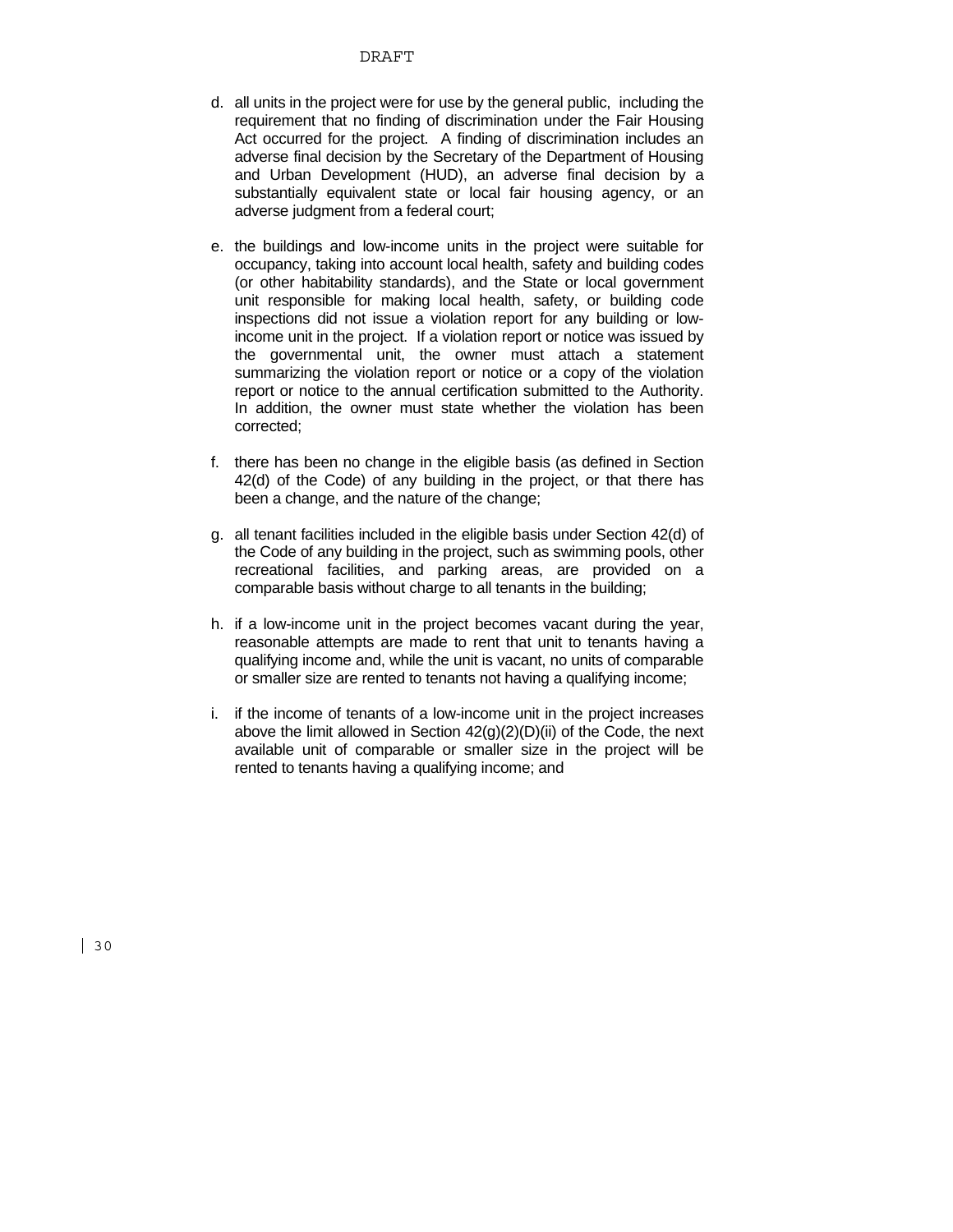- j. an Extended Low-Income Housing Commitment as described in Section 42(h)(6) of the Code was in effect, including the requirement that an owner cannot refuse to lease a unit in the project to an applicant because the applicant holds a voucher or certificate of eligibility under Section 8 of the United States Housing Act of 1937. Note: This requirement applies to buildings that have received allocations of LIHTCs in 1990 and later years.
- k. All low-income units in the project were used on a nontransient basis (except for transitional housing for the homeless provided under Section 42(i)(3)(B)(iii) or single-room-occupancy units rented on a month-by-month basis under Section 42(i)(3)(B)(iv).
- l. The owner received its credit allocation from the portion of the state ceiling set-aside for a project involving "qualified non-profit organizations" under Section 42(h)(5) of the Code, and its non-profit entity materially participated in the operation of the development within the meaning of Section 469(h) of the Code (if applicable).
- m. There has been no change in the ownership or management of the project.
- 3. Note: The certifications made in and required by this paragraph A shall be provided on Authority forms.
- B. Review
	- 1. The owner of a low-income housing project shall submit the certification forms required by Section IV. A above to the Authority; and
		- a. the owners of all LIHTC projects must submit to the Authority information on tenant income and rent for each unit in the form and manner designated by the Authority:
		- b. the owner of a LIHTC project must submit completed IRS Form 8609 (with Parts I and II completed) to the Authority for every building in the project for the first year of the compliance period. For every year of the compliance period thereafter, the owner must submit IRS Form 8609 (executed by the Authority) and Schedule A of Form 8609 for every building in the project; and
		- c. the owner must submit annually documentation evidencing that the person responsible for the tax credit management of the property has completed a continuing education course during the last two (2) years. Such certification must be from an organization accepted by the Authority.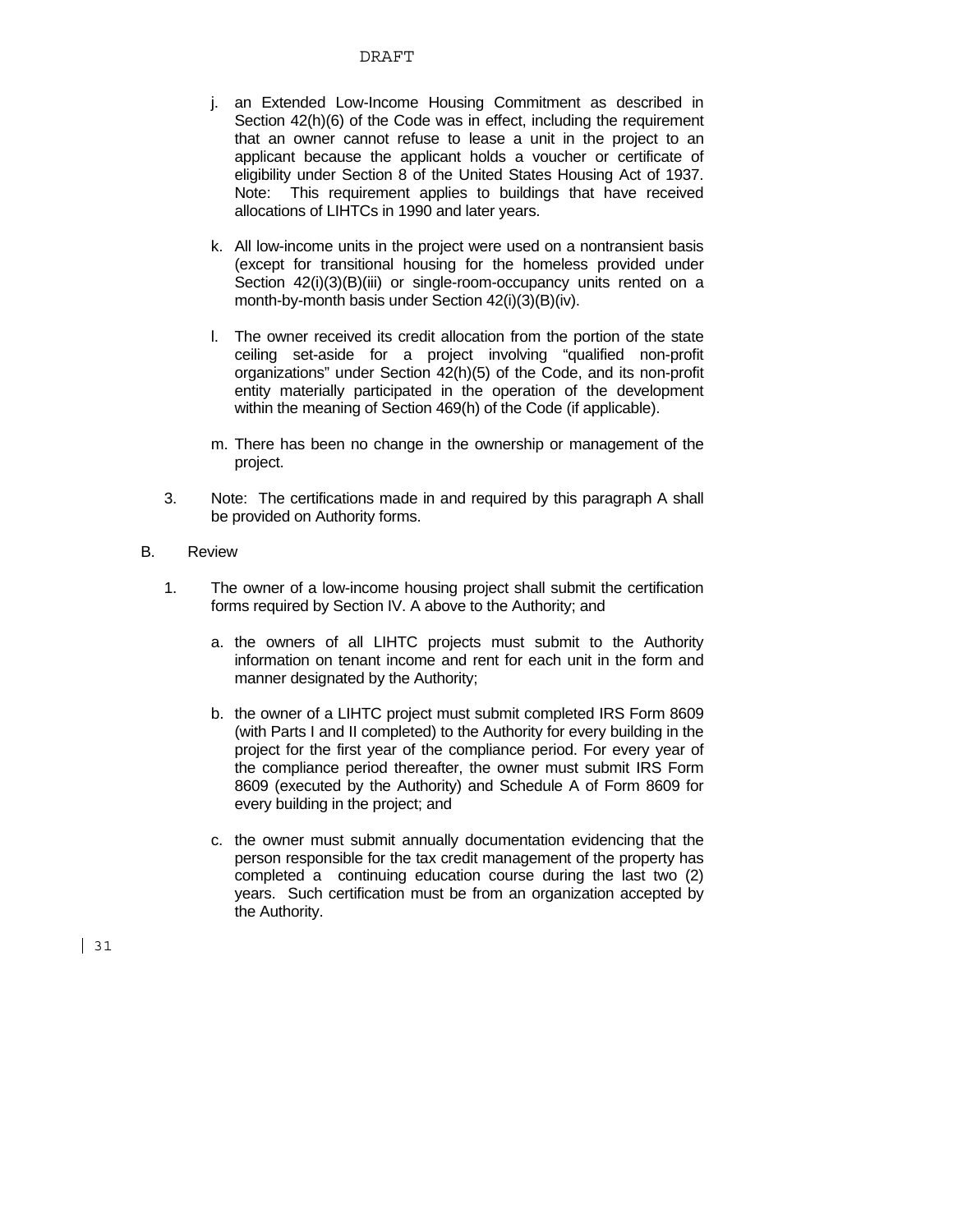- 2. The Authority will review annually all certifications submitted by the owner and may review such other certifications and supporting documentation and rent records of low-income tenants or perform an inspection thereof as may be necessary or appropriate in the sole discretion of the Authority to determine compliance with the requirements of Section 42 of the Code.
- 3. The Authority will update housing credit income and rent limits and make them available to development sponsors and managers annually.
- 4. With respect to each low-income housing project:
	- a. the Authority will conduct on-site inspections of all buildings in the project by the end of the second calendar year following the year the last building in the project is placed in service and, for at least 20 percent (or a minimum of three (3)) of the project's low-income units, inspect the units and review the low-income certifications, the documentation supporting the certifications, and the rent records for the tenants in those units;
	- b. at least once every three years, the Authority will conduct on-site inspections of all buildings in the project and, for at least 20 percent (or a minimum of three (3)) of the project's low-income units, inspect the units and review the low-income certifications, the documentation supporting the certifications, and the rent records for the tenants in those units;
	- c. the Authority will randomly select which low-income units and tenant records are to be inspected and reviewed by the Authority. The review of tenant records may be undertaken wherever the owner maintains or stores the records (either on-site or off-site). The units and tenant records to be inspected and reviewed will be chosen in a manner that will not give owners of low-income housing projects advance notice that a unit and tenant records for a particular year will or will not be inspected and reviewed. However, the Authority may give an owner reasonable notice that an inspection of the building and low-income units or tenant record review will occur so that the owner may notify tenants of the inspection or assemble tenant records for review; and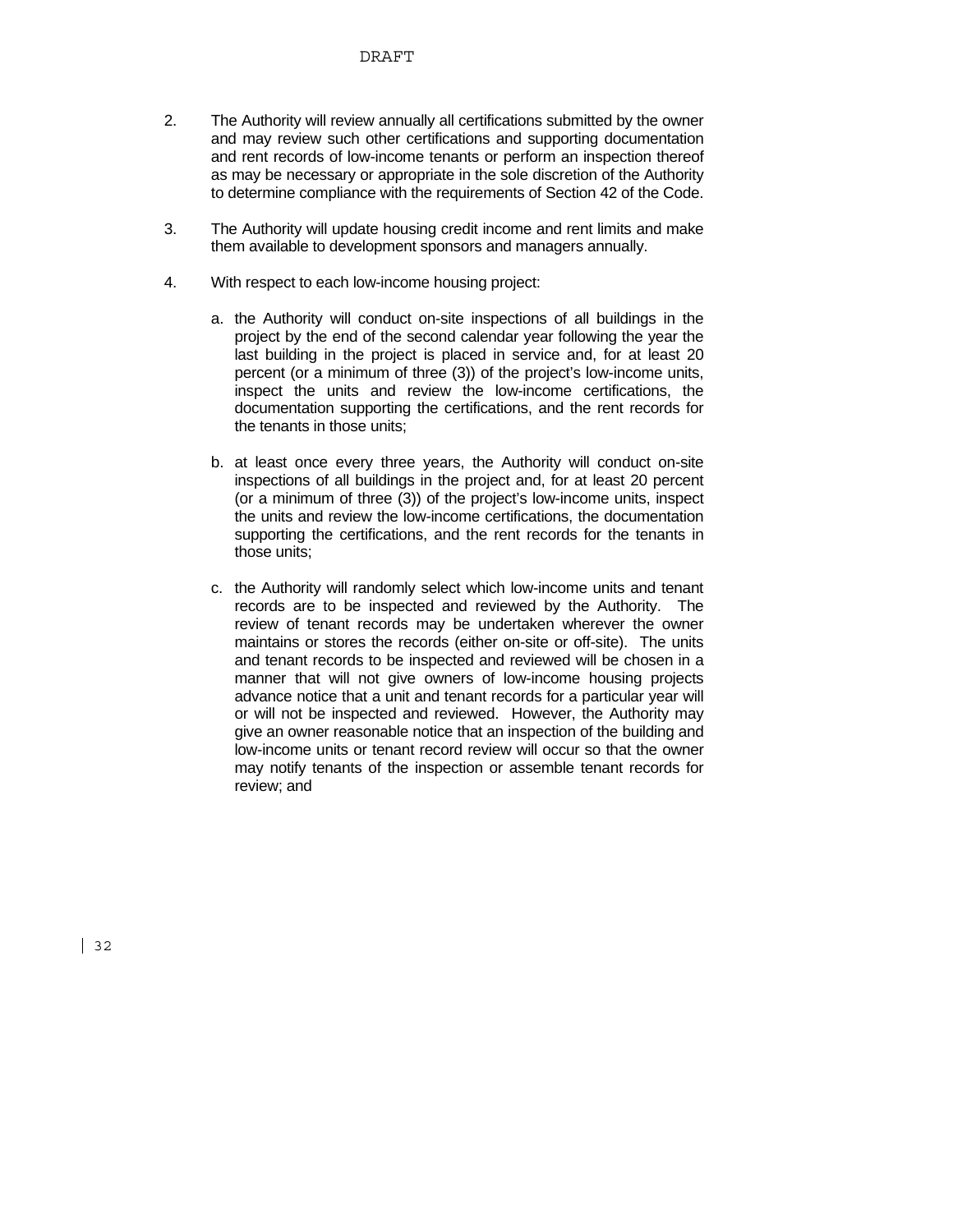- d. On-site inspections of buildings and low-income units will include a review of any local health, safety, or building code violations reports or notices required to be retained by the owner and will determine:
	- (i) whether the buildings and units are suitable for occupancy, taking into account local health, safety, and building codes (or other habitability standards); or
	- (ii) whether the buildings and units satisfy, as determined by the Authority, the uniform physical condition standards for public housing established by HUD (24 CFR 5.703) or other standards made applicable by the Treasury Regulations.
- 5. Special Rules
	- a. The Review provisions required in Section IV.B. 4 above do not apply to the following exempted buildings:
		- (i) buildings financed by the Rural Housing Service ("RHS") under its Section 515 program; and
		- (ii) buildings of which 50 percent or more of the aggregate basis (taking into account the building and the land) is financed with the proceeds of tax-exempt obligations issued under Section 103 of the Code.
	- b. In order for these buildings to be exempt, the Authority must have entered into an agreement with RHS or the tax-exempt bond issuer. Under this agreement the RHS or tax-exempt bond issuer must agree to provide information on income, assets and rent of the tenants in the building to the Authority. The Authority will review the information and determine that the income limitation and rent restriction of Section  $42(g)(1)$  and (2) of the Code are met. The Authority reserves the right, at its sole discretion, to make inspections and require additional reports of exempted projects that it deems necessary to ensure compliance with the LIHTC Program throughout the compliance period. [Please Note: You must contact the Authority and inquire as to whether the agreement contemplated herein is in effect for you.]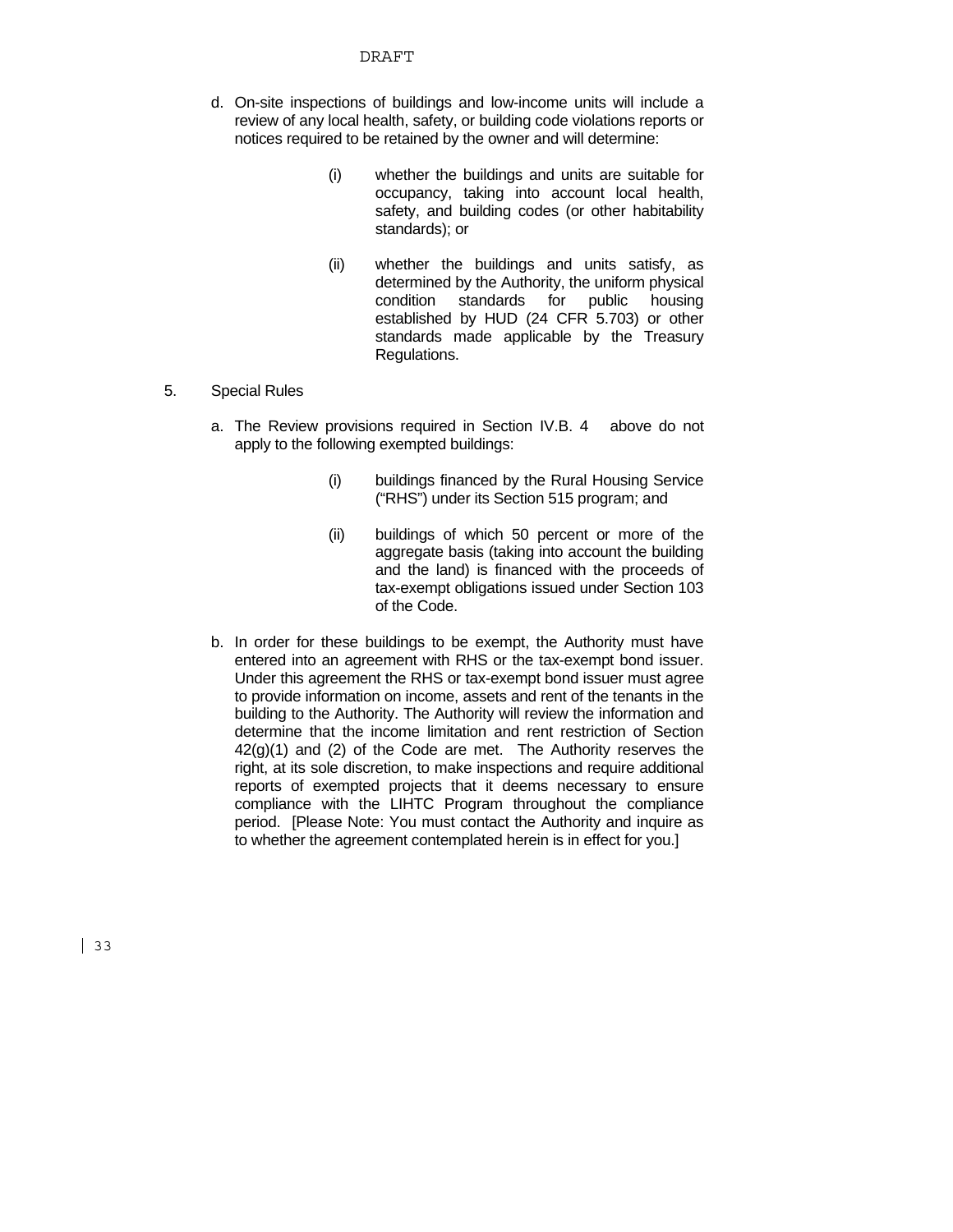- c. Notwithstanding anything to the contrary, the owner of any exempted buildings must:
	- (i) certify to the Authority that the building complies with the requirements for RHS assistance or taxexempt bond financing, as applicable;
	- (ii) make the certifications required by subparagraph A above; and
	- (iii) provide the Authority with additional information where, in the sole discretion of the Authority, the information submitted by RHS or the issuer is not sufficient.
- 6. The Authority will report its compliance monitoring activities annually on Form 8610: "Annual Low-Income Housing Credit Agencies Report."

### **V. INSPECTION PROVISIONS**

The Authority has the right, to perform an on-site inspection of any low income housing project during any year of the compliance period or extended use period, as defined under Section 42(h)(6)(D) of the Code, for each building in the project.

### **VI. NOTIFICATION OF NON-COMPLIANCE**

A. In General

The Authority shall give both the owner of the low-income housing project and the IRS the notices described in Section VI. B hereof.

## B. Notice Provisions

1. Notice to Owner. The Authority shall provide the owner of a low-income housing project with prompt written notice if the Authority fails to receive the certifications described in Section IV.A above or does not receive or is not permitted to inspect the tenant certifications, supporting documentation and rent records or discovers by inspection, review, or in some other manner, that the project is not in compliance with the provisions of Section 42 of the Code.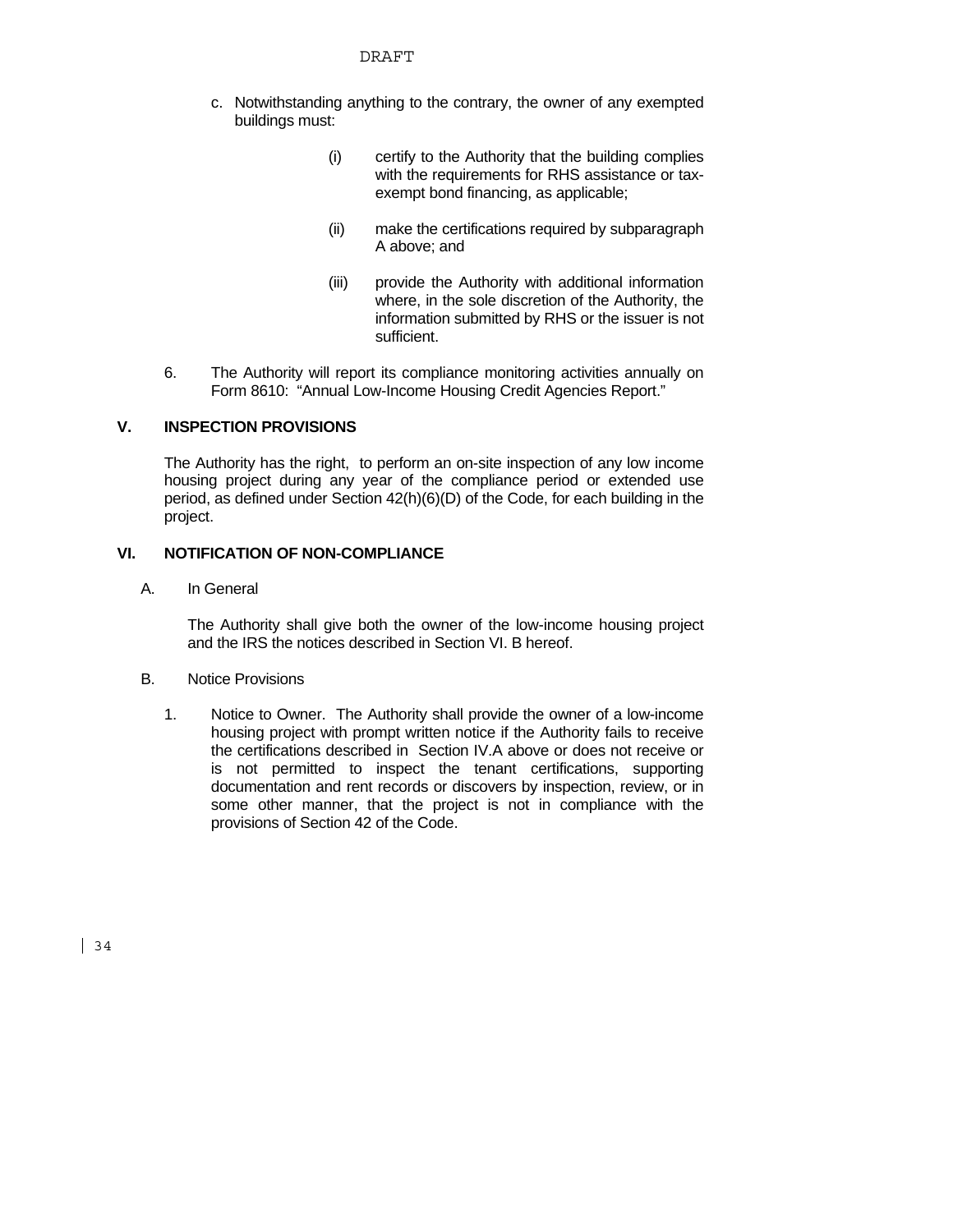- 2. Notice to IRS. Whether or not the non-compliance or failure to certify is corrected, the Authority will file with the IRS, Form 8823, "Low-Income Housing Credit Agencies Report of Noncompliance," no later than 45 days after the end of the correction period, including permitted extensions.
- C. Correction Period
	- 2. In General. The owners of LIHTC projects shall have 30 days from the date of the notice to supply any missing certifications and bring the project into compliance with the provisions of Section 42 of the Code.
	- 3. Extensions
		- a. The correction period may be extended, in the sole discretion of the Authority, for up to an additional 60 days upon the written appeal of the owner (received on or before the expiration of the 30-day period described in Section C.1) requesting such an extension, if the Authority determines, in its sole opinion, that:
			- (i) the owner is making a good faith effort to provide the missing information and/or bring the project into compliance with the provisions of Section 42 of the Code; and
			- (ii) such additional time is necessary for such purposes.
		- b. The Authority may thereafter extend the correction period for up to six (6) months, but only if the Authority determines, in its sole and exclusive discretion, that there is good cause for granting the extension.
- D. Additional Review Policy
	- 1. Section 1.42-5(e)(3) of the LIHTC Compliance Regulations states that if noncompliance or failure to certify is corrected within three (3) years after the end of the correction period, the HCA is required to file Form 8823 with the Service reporting the correction of the noncompliance or failure to certify.
	- 2. Requests to correct noncompliance after the end of the Correction Period described in Section C, will be processed under the Authority's Additional Review Policy.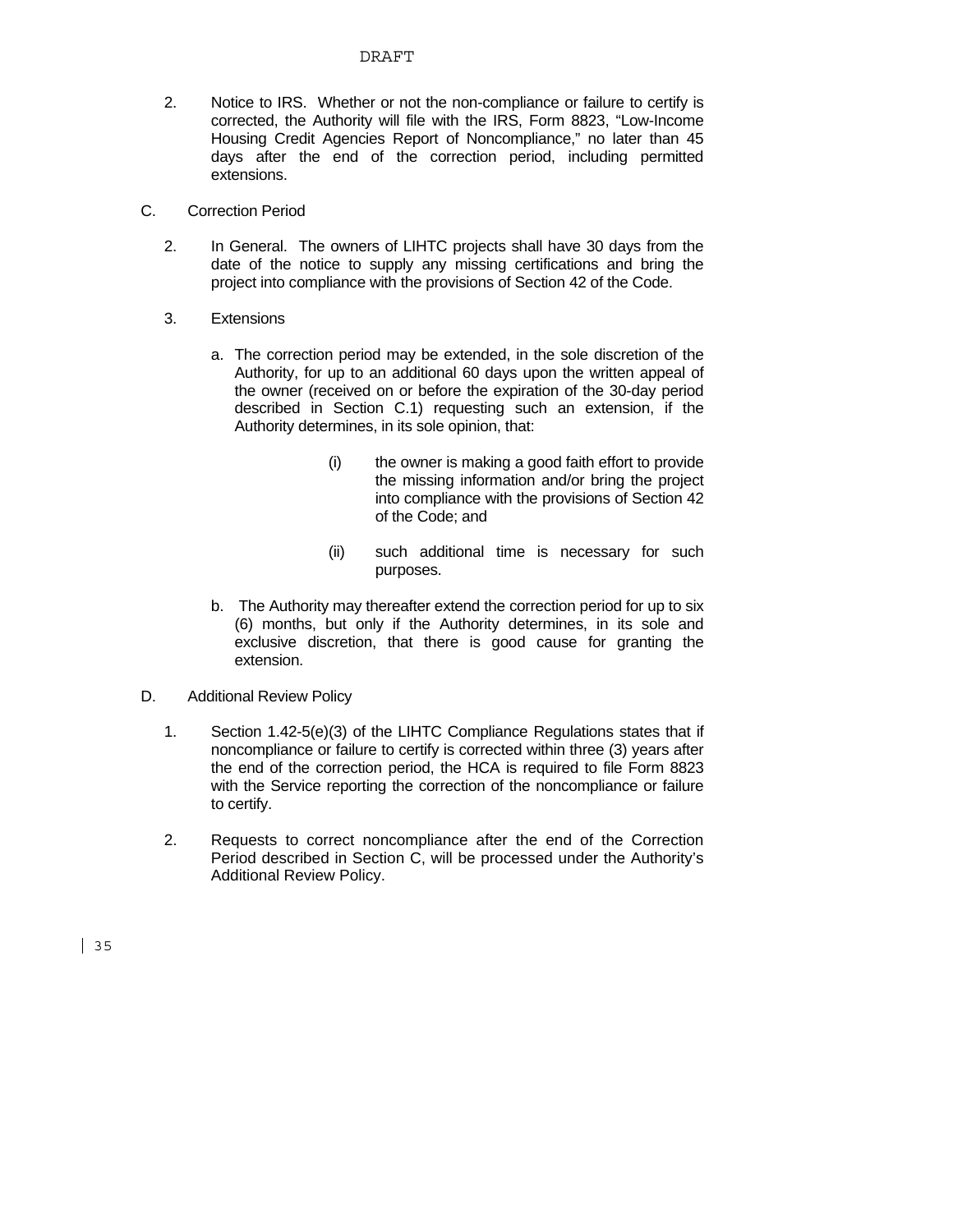- 3. An Additional Review is defined as that process required when an owner submits information to CHFA or it's "Authorized Delegate" past the deadline imposed in Section 1.42-5 (e) (4) of the Compliance Regulations and in the "Authorized Delegate's" 'Forwarding of Noncompliance Letter' and after submission of IRS Form 8823 (Low-Income Housing Credit Agencies Report of Noncompliance) by CHFA to the Internal Revenue Service (The Service).
- 4. The "Authorized Delegate" will charge the owner a fee, as determined by the Authority's Board of Directors, in order to process an Additional Review request. The current fee of \$225.00 is based on a minimum of three (3) hours work. Any time beyond the initial three (3) hours will be billed at \$75.00 per hour. The fee is subject to adjustment annually by the Authority's Board of Directors.
- 5. Upon receipt of information that corrects previously reported continuing noncompliance and, upon payment in full for the review, an amended Form 8823 will be submitted to CHFA for execution and forwarding to the IRS. The owner will receive a copy of Form 8823 submitted to the Service.
- 6. Please refer to the Authority's Compliance Monitoring Manual for detailed Additional Review information.

## **VII. AUTHORITY RETENTION OF RECORDS**

- A. The Authority will retain records of noncompliance or failure to certify for six (6) years after the Authority's filing of the applicable Form 8823.
- B. The Authority will retain certifications and records, in all other cases, for three years from the end of the calendar year the Authority receives the certifications and records.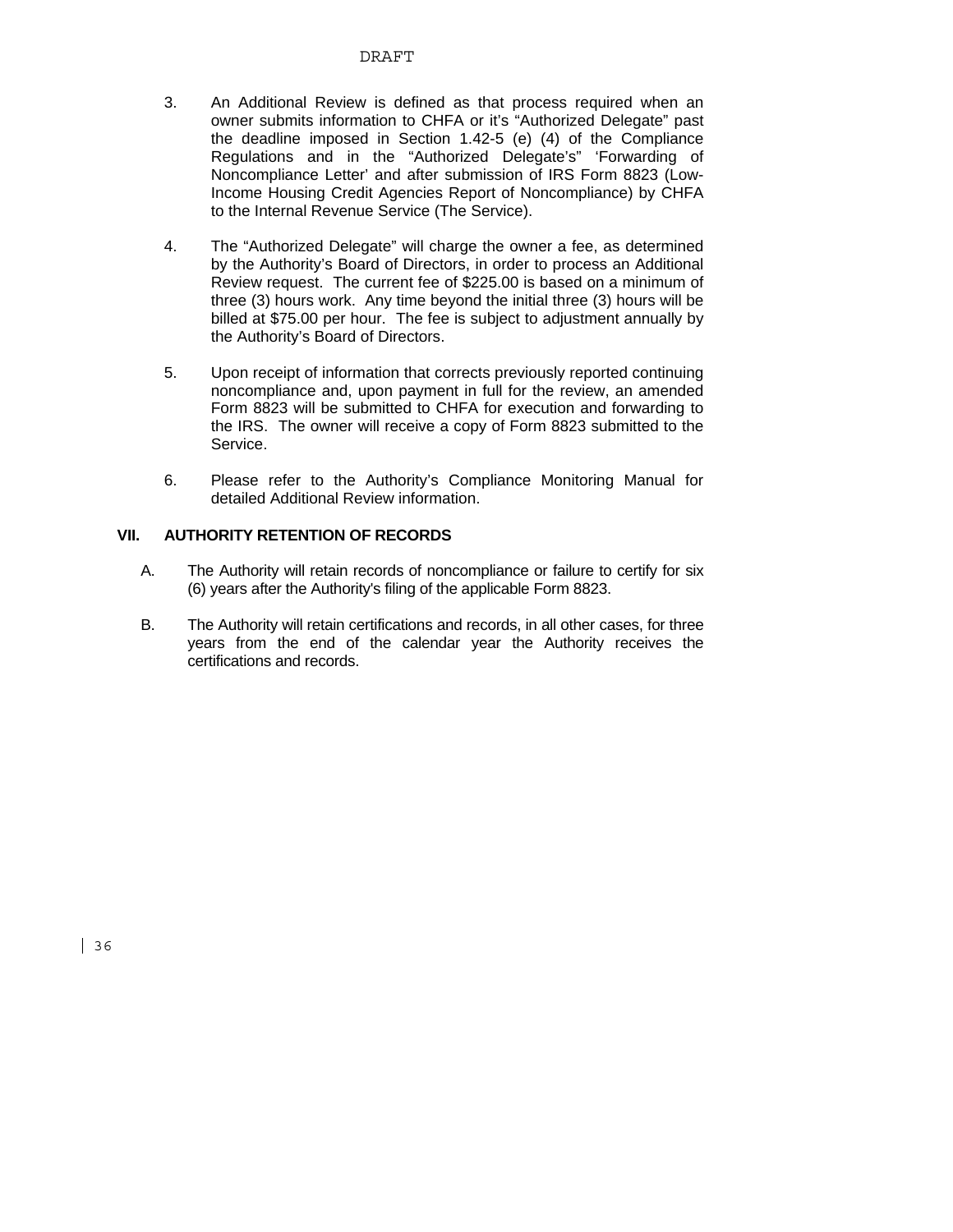### **VIII. LIABILITY & DELEGATION**

- A. **Compliance with the requirements of Section 42 of the Code is the responsibility of the owner of the building for which the "Credits" were allocated.** The Authority's obligation to monitor for compliance with the requirements of Section 42 of the Code does not make the Authority liable for an owner's noncompliance.
- B. The Authority may choose to delegate all or a portion of its compliance monitoring responsibilities to an agent or other private contractor "Authorized Delegate". This option, if chosen, does not relieve the Authority of its obligation to notify the IRS of noncompliance. The Authority may also delegate some or all of its compliance monitoring responsibilities to another state agency. This delegation may include the responsibility of notifying the IRS of noncompliance.

**Legal Department LIHTC Program Revised 9/04 Attorney: William A. Dickerson Adopted 11/17/04**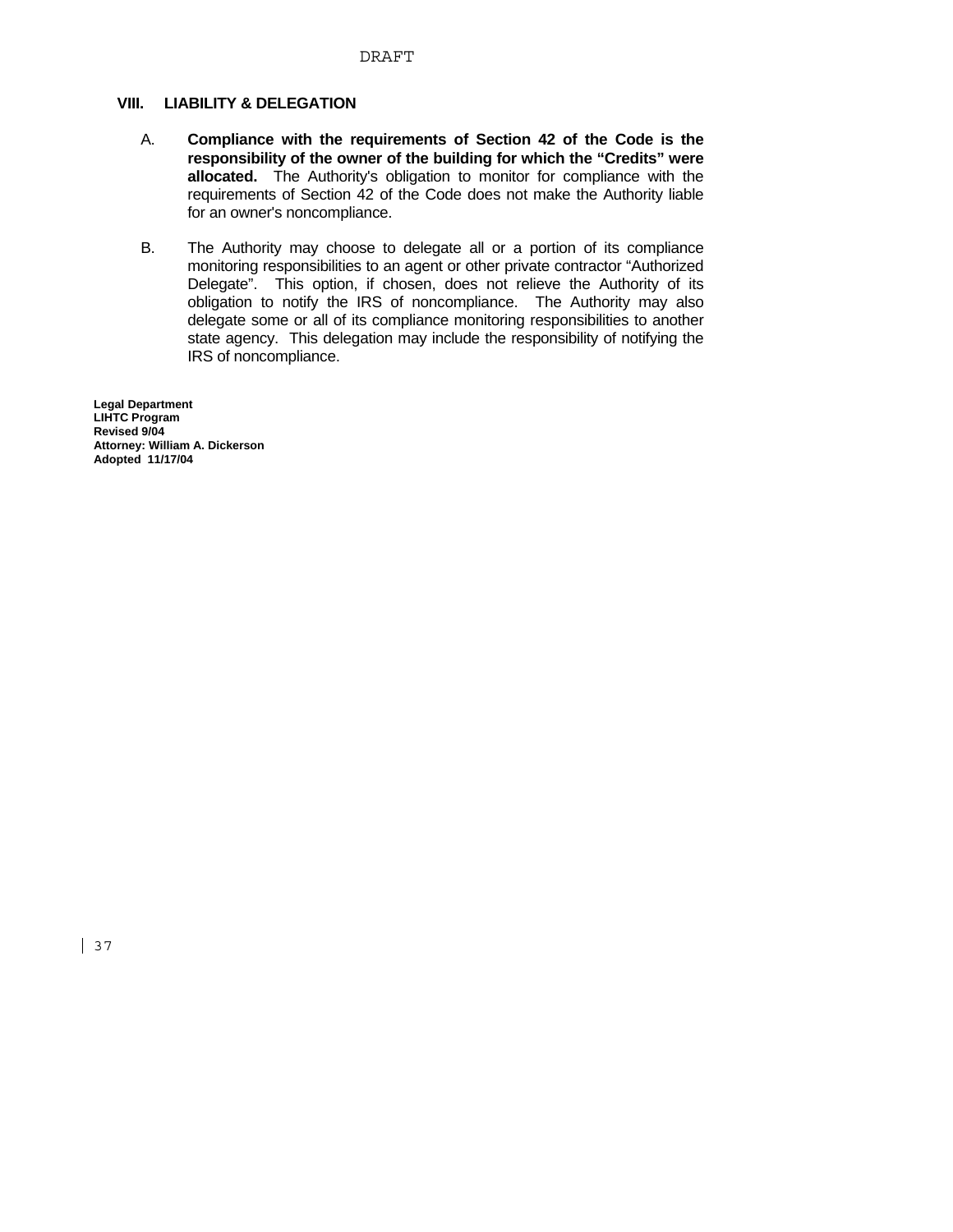| Page 15: [1] Deleted   | <b>Hillary Roberts</b>                                                                                                                                                                                                                                                                                                                                                                                                                                                                                                                                                        |                      | 9/12/2005 9:31 AM |
|------------------------|-------------------------------------------------------------------------------------------------------------------------------------------------------------------------------------------------------------------------------------------------------------------------------------------------------------------------------------------------------------------------------------------------------------------------------------------------------------------------------------------------------------------------------------------------------------------------------|----------------------|-------------------|
| 2)                     | <u>Public Housing Authority Waiting Lists/Supportive Housing Program Clients:</u><br>The sponsor has committed in writing to the local housing<br>authority to give priority to households that are on waiting lists<br>for public or assisted housing, the recipients of HUD vouchers<br>or State RAP Certificates, or are the recipients of housing<br>assistance and support services funded through the State of<br>Connecticut Supportive Housing PILOTS Initiative or a<br>successor/associated State funded supportive housing<br>program identified by the Authority. |                      |                   |
|                        | $YES = 5$ point                                                                                                                                                                                                                                                                                                                                                                                                                                                                                                                                                               |                      | $NO = 0$ points   |
|                        |                                                                                                                                                                                                                                                                                                                                                                                                                                                                                                                                                                               |                      |                   |
| Page 18: [2] Deleted   | <b>Hillary Roberts</b>                                                                                                                                                                                                                                                                                                                                                                                                                                                                                                                                                        |                      | 9/14/2005 9:17 AM |
| <b>HOPE VI Funding</b> | Special Class I proposals which contain or provide significant HUD<br>HOPE VI or other major comparable federal funding.                                                                                                                                                                                                                                                                                                                                                                                                                                                      |                      |                   |
|                        |                                                                                                                                                                                                                                                                                                                                                                                                                                                                                                                                                                               |                      |                   |
|                        | <b>YES</b><br><b>NO</b>                                                                                                                                                                                                                                                                                                                                                                                                                                                                                                                                                       | 5 points<br>0 points |                   |

**Page 20: [3] Deleted Hillary Roberts 9/14/2005 9:29 AM**